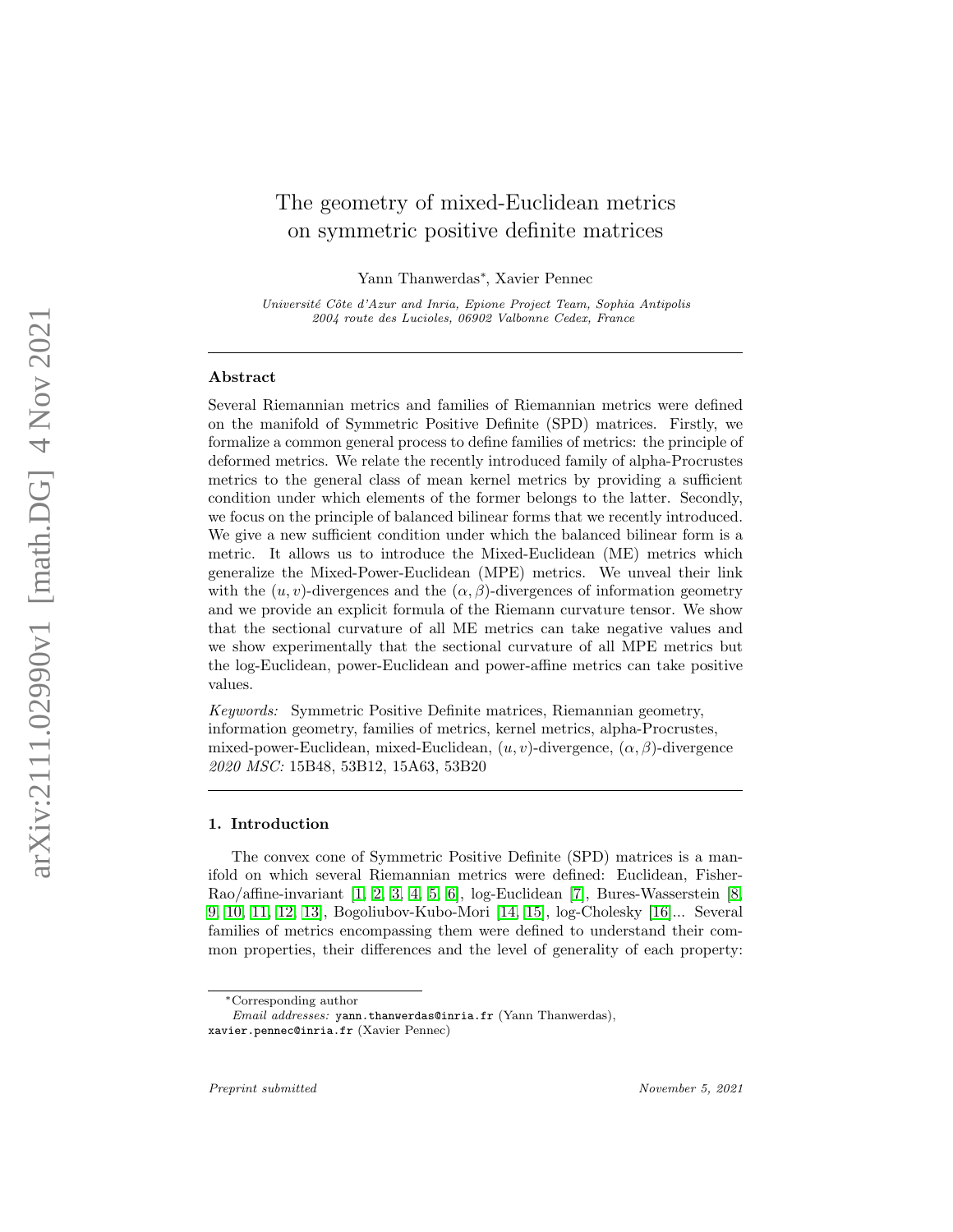kernel metrics and mean kernel metrics [\[17,](#page-24-2) [18\]](#page-24-3), power-Euclidean [\[19\]](#page-24-4), alpha-Procrustes [\[20\]](#page-24-5), deformed-affine [\[21\]](#page-24-6), mixed-power-Euclidean [\[22\]](#page-24-7), extended kernel metrics, bivariate separable metrics [\[23\]](#page-24-8)... In particular, kernel metrics form a very general family of  $O(n)$ -invariant metrics indexed by kernel maps  $\phi: (0,\infty)^2 \longrightarrow (0,\infty)$  acting on the eigenvalues of SPD matrices. This family contains many  $O(n)$ -invariant metrics and it has good stability properties. The subclass of mean kernel metrics, for which the kernel maps have monotonicity properties, is interesting because it provides a necessary and sufficient condition for geodesic completeness. Hence, kernel metrics and mean kernel metrics appear as sufficiently general families with interesting properties so it is a natural framework to work in. However, this class contains metrics with very different geometries so it motivates us to define subfamilies of metrics which share more geometric properties with one another.

In previous works, we introduced two principles for building families of Riemannian metrics that share interesting properties: the principle of deformed metrics [\[21\]](#page-24-6) and the principle of balanced bilinear forms [\[22\]](#page-24-7). Deforming metrics (or datasets of SPD matrices) via a diffeomorphism is a very common procedure to define families of metrics. In particular, kernel metrics are stable by univariate diffeomorphisms, those which are characterized by their action on eigenvalues. However, mean kernel metrics are not stable by all univariate diffeomorphisms because of the monotonicity requirement. In this work, we gather many constructions of deformed metrics and we contribute a sufficient condition under which alpha-Procrustes metrics are mean kernel metrics.

The balanced bilinear form of two flat metrics is defined by composing the Frobenius inner product with the parallel transport of each flat metric [\[22\]](#page-24-7). When the bilinear form is a metric, it forms a dually-flat manifold along with the two flat Levi-Civita connections of the flat metrics. In the case where the two flat metrics are power-Euclidean metrics, the balanced bilinear form is a metric called the mixed-power-Euclidean metric. In this work, we give a new sufficient condition for a balanced bilinear form to be a metric, namely that the flat metrics are univariately-deformed-Euclidean metrics, which allows to define the new family of Mixed-Euclidean metrics. Then, we provide the geometric operations of Mixed-Euclidean metrics regarding information geometry and Riemannian geometry. In particular, our main contributions are on the one hand the link we establish between Mixed-Euclidean/Mixed-Power-Euclidean metrics and the  $(u, v)/(\alpha, \beta)$ -divergences of information geometry, and on the other hand the expression of the Riemann curvature tensor of Mixed-Euclidean metrics.

In Section 2, we present our notations and the preliminary concepts of univariate maps and kernel metrics. In Section 3, we study deformed metrics and we relate the family of alpha-Procrustes metrics to the class of mean kernel metrics. In Section 4, we recall the main concepts of information geometry, we state the principle of balanced bilinear forms and we explain the relation between the two. In Section 5, we introduce the new family of Mixed-Euclidean metrics and we study its geometry. We conclude and discuss some perspectives in Section 6. The proofs of the results are presented in appendix.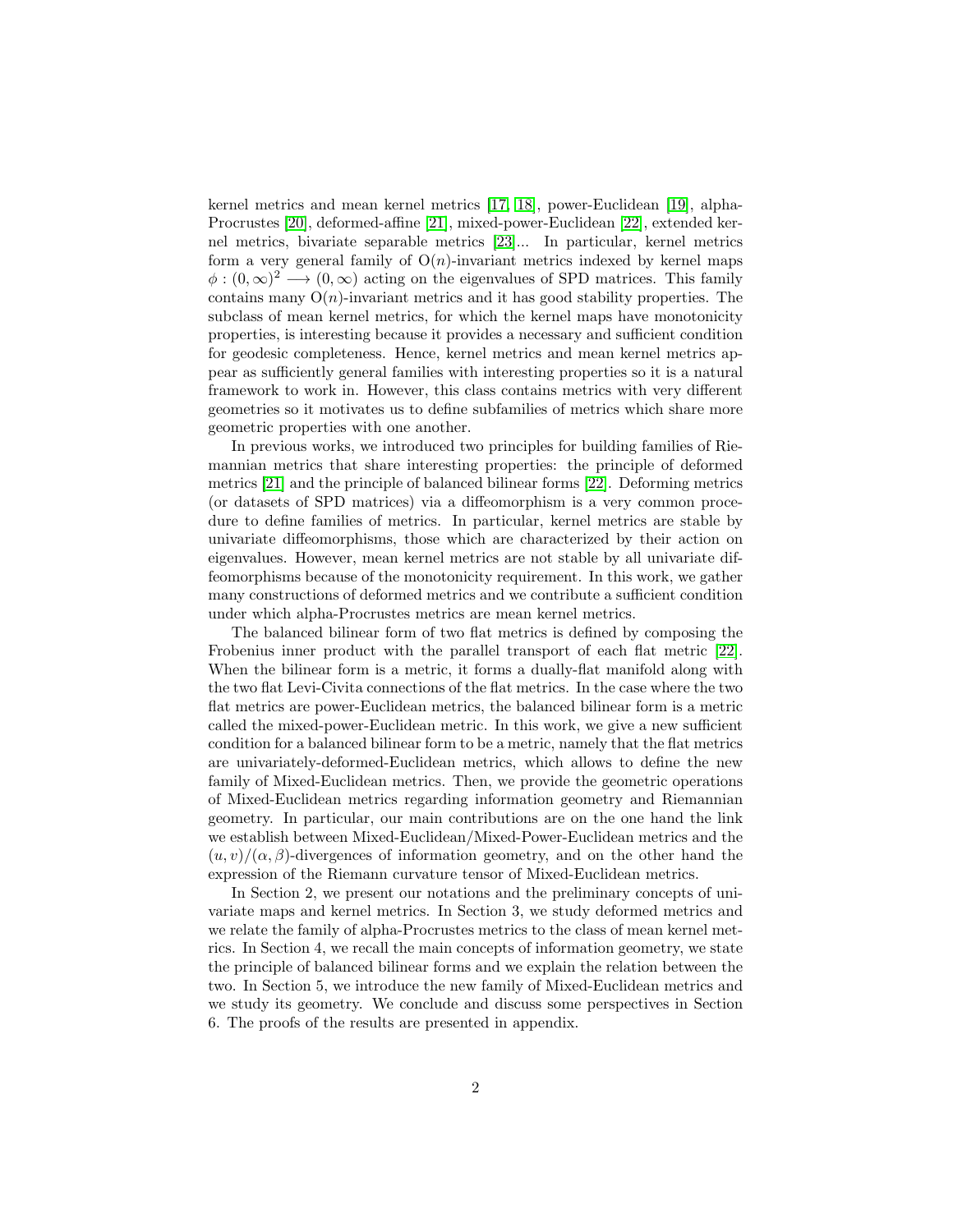## 2. Notations and preliminary concepts

In this section, we introduce some notations and we recall two concepts that are used throughout the paper. The first one is the concept of univariate map on SPD matrices: it is a map acting on the eigenvalues, such as the symmetric matrix logarithm or the power maps. The successive differentials of smooth univariate maps can be expressed in closed form modulo eigenvalue decomposition thanks to the functions called divided differences [\[24\]](#page-24-9). This main advantage explains why they are ubiquitous as indexing collections of families of metrics. Secondly, we recall the main facts about classes of kernel and mean kernel metrics introduced in [\[17,](#page-24-2) [18\]](#page-24-3).

#### 2.1. Notations

We denote  $Sym(n)$  the vector space of real symmetric matrices of size n,  $SPD(n)$  the manifold of SPD matrices,  $O(n)$  the orthogonal group,  $Diag^{+}(n)$ the group of positive diagonal matrices.

On the manifold SPD(n), we denote  $T_{\Sigma}SPD(n)$  the tangent space at  $\Sigma \in$  $SPD(n)$ . Given a metric  $g<sup>I</sup>$  on the manifold  $SPD(n)$  where I is any index characterizing the metric, we denote  $\nabla^{\mathbf{I}}$  its Levi-Civita connection,  $R^{\mathbf{I}}$  the Riemann curvature tensor,  $T^{\text{I}}$  the torsion tensor,  $\Pi^{\text{I}}$  the parallel transport. We omit the index when the context is clear.

Given a matrix M, we denote  $M_{ij}$  or  $[M]_{ij}$  the  $(i, j)$ -th coefficient of M. Given coefficients  $(M_{ij})_{1\leq i,j\leq n} \in \mathbb{R}^{n^2}$ , we denote  $[M_{ij}]_{i,j}$  the matrix with  $(i, j)$ th entry  $M_{ij}$ . Given  $(d_1, ..., d_n) \in \mathbb{R}^n$ , we denote  $diag(d_1, ..., d_n)$  the corresponding diagonal matrix.

We recall that  $\exp : \Sigma \in \text{Sym}(n) \longmapsto \sum_{k=0}^{+\infty} \frac{1}{k!} \Sigma^k \in \text{SPD}(n)$  is a diffeomorphism whose inverse is the symmetric matrix logarithm denoted log :  $SPD(n) \longrightarrow Sym(n).$ 

# 2.2. Univariate maps

In this paper, we call  $O(n)$ -equivariant map a map  $f : SPD(n) \longrightarrow Sym(n)$ such that  $f(R\Sigma R^{\top}) = R f(\Sigma) R^{\top}$  for all  $\Sigma \in$  SPD(n) and  $R \in O(n)$ . Among  $O(n)$ -equivariant maps, we focus on the class of univariate maps.

**Definition 2.1** (Univariate maps) A univariate map is an  $O(n)$ -equivariant map  $f : SPD(n) \longrightarrow Sym(n)$  such that there exists a map on positive real numbers also denoted  $f:(0,\infty) \longrightarrow \mathbb{R}$  such that  $f(PDP^{\top}) = P \text{Diag}(f(d_1),...,f(d_n)) P^{\top}$ for all  $P \in O(n)$  and  $D \in Diag^+(n)$  with  $D = Diag(d_1, ..., d_n)$ .

Any  $f : (0, \infty) \longrightarrow \mathbb{R}$  can be extended into a univariate map and if the former is of class  $\mathcal{C}^1$  (resp.  $\mathcal{C}^2$ , resp. a  $\mathcal{C}^1$ -diffeomorphism), then the latter is differentiable (resp. two times differentiable, resp. a diffeomorphism) [\[24,](#page-24-9) [23\]](#page-24-8). We denote  $\mathcal{U}^{\text{div}}$  the set of smooth univariate diffeomorphisms. In addition, the differential and the Hessian of a smooth univariate map can be expressed thanks to the first and second divided differences as follows.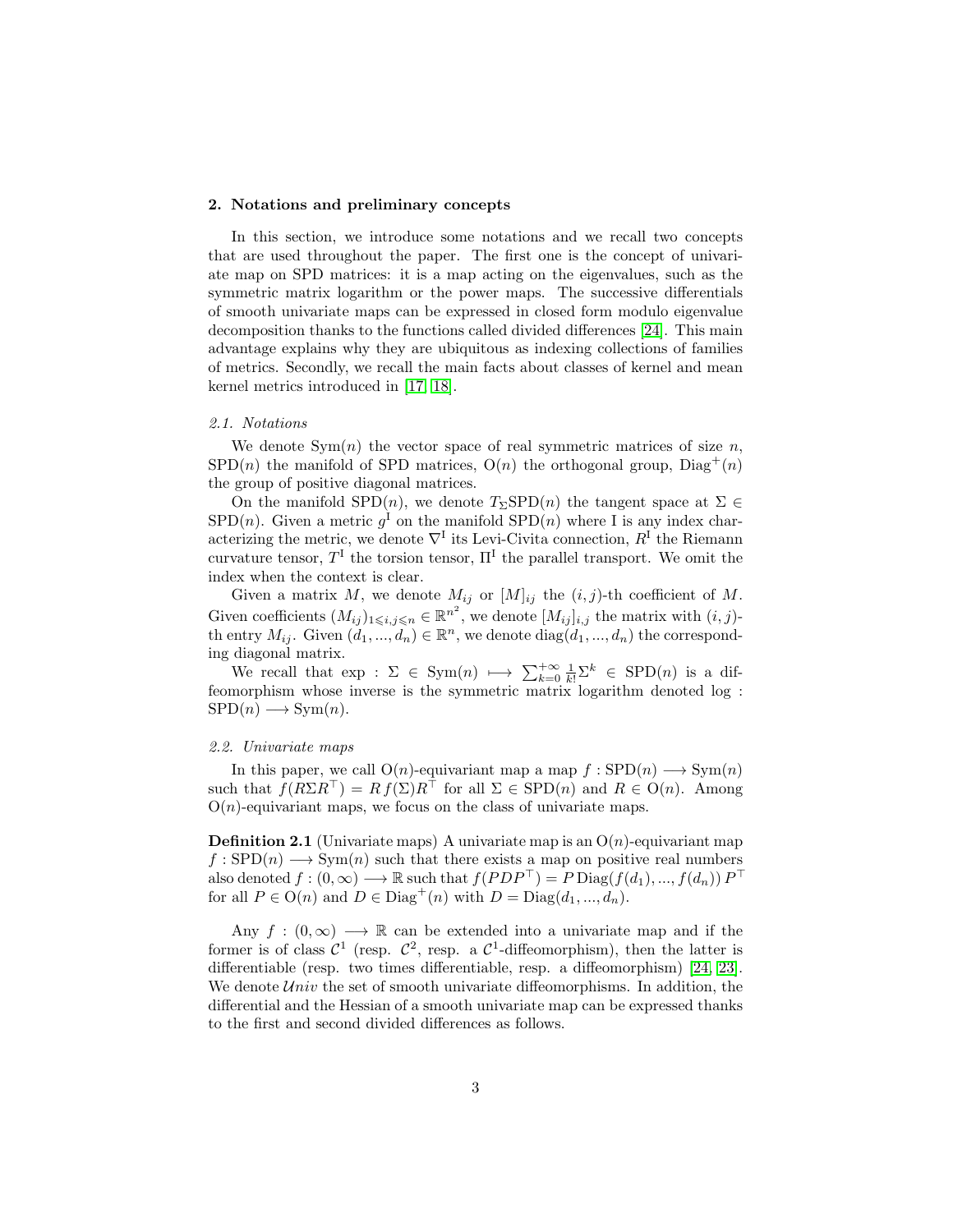Definition 2.2 (Divided differences) [\[24\]](#page-24-9)

1. Let  $f \in C^1(\mathbb{R}, \mathbb{R})$ . The first divided difference of f is the continuous symmetric map  $f^{[1]} : \mathbb{R}^2 \longrightarrow \mathbb{R}$  defined for  $x, y \in \mathbb{R}$  by:

$$
f^{[1]}(x,y) = \begin{cases} \frac{f(x) - f(y)}{x-y} & \text{if } x \neq y \\ f'(x) & \text{if } x = y \end{cases}.
$$
 (1)

2. Let  $f \in C^2(\mathbb{R}, \mathbb{R})$ . The second divided difference of f is the continuous symmetric map  $f^{[2]} : \mathbb{R}^3 \longrightarrow \mathbb{R}$  defined for  $x, y, z \in \mathbb{R}$  by:

$$
f^{[2]}(x,y,z) = \begin{cases} (f^{[1]}(x,\cdot))^{[1]}(y,z) = \frac{f^{[1]}(x,z) - f^{[1]}(x,y)}{z-y} & \text{if } y \neq z \\ (f^{[1]}(y,\cdot))^{[1]}(z,x) = \frac{f^{[1]}(y,x) - f^{[1]}(y,z)}{x-z} & \text{if } z \neq x \\ (f^{[1]}(z,\cdot))^{[1]}(x,y) = \frac{f^{[1]}(z,y) - f^{[1]}(z,x)}{y-x} & \text{if } x \neq y \\ \frac{1}{2}f''(x) & \text{if } x = y = z \end{cases}.
$$
 (2)

If  $f \in C^2(\mathbb{R}, \mathbb{R})$ , then one can check that the differential of  $f^{[1]}$  at  $(x, y) \in \mathbb{R}^2$ is:

$$
d_{(x,y)}f^{[1]}(h,k) = \begin{cases} \frac{f'(x)h - f'(y)k}{x - y} + \frac{f(x) - f(y)}{(x - y)^2}(h - k) & \text{if } x \neq y \\ \frac{f''(x)}{2}(h + k) & \text{if } x = y \end{cases}, \quad (3)
$$

so one can prove that  $df^{[1]}$  is continuous and  $f^{[1]} \in C^1(\mathbb{R}^2, \mathbb{R})$ . This also proves that  $\frac{\partial f^{[1]}}{\partial x}(x,x) = \frac{f''(x)}{2}$  $\frac{1}{2}$  and that  $f^{[2]}$  is continuous.

From now on, all univariate maps are assumed to be smooth.

<span id="page-3-0"></span>Lemma 2.1 (Differential and Hessian of a univariate map) [\[24\]](#page-24-9) The differential and the Hessian of a univariate map  $f$  are  $O(n)$ -equivariant:  $d_{PDP^{\top}}f(PXP^{\top}) =$  $P d_D f(X) P^{\top}$  and  $H_{P D P^{\top}} f(P X P^{\top}, P Y P^{\top}) = P H_D f(X, Y) P^{\top}$ . Hence, they are determined by their values at diagonal matrices  $D \in Diag^+(n)$ , which are given by the following formulae:

$$
[d_D f(X)]_{ij} = f^{[1]}(d_i, d_j) X_{ij}, \tag{4}
$$

$$
[H_D f(X, X)]_{ij} = 2 \sum_{k=1}^{n} f^{[2]}(d_i, d_j, d_k) X_{ik} X_{jk}.
$$
 (5)

## 2.3. Classes of  $O(n)$ -invariant metrics

The class of kernel metrics is a subclass of  $O(n)$ -invariant metrics on SPD matrices indexed by smooth bivariate symmetric maps  $\phi : (0, \infty)^2 \longrightarrow (0, \infty)$ [\[17\]](#page-24-2). The advantages of this class are the simple formulation of its elements, some important results on the metrics (completeness, cometric) and some important stability properties of the class. Hence, it is a good ambient class to define subfamilies of metrics. Therefore in this section, we recall the definition of kernel metrics, the refinement of mean kernel metrics and the results on completeness, cometric and stability.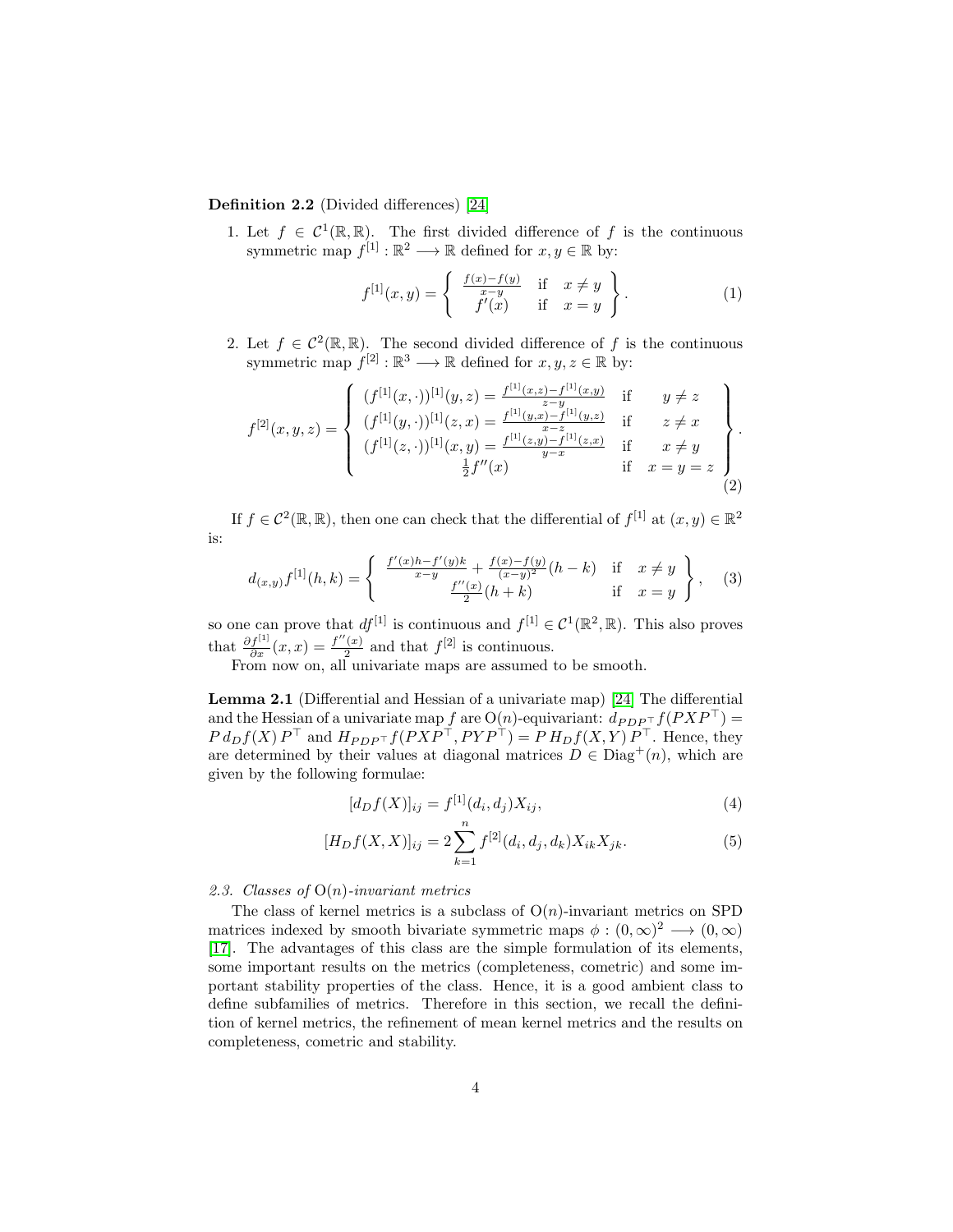## 2.3.1. Kernel metrics

**Definition 2.3** (Kernel metric) A kernel metric [\[17\]](#page-24-2) is an  $O(n)$ -invariant metric for which there is a smooth bivariate map  $\phi : (0,\infty)^2 \longrightarrow (0,\infty)$  such that  $g_{\Sigma}(X,X) = g_D(X',X') = \sum_{i,j} \frac{1}{\phi(d_i,d_j)} X'^2_{ij}$ , where  $X = PX'P^{\top}$ ,  $\Sigma = PDP^{\top}$ with  $P \in O(n)$  and  $D = Diag(d_1, ..., d_n)$ .

Important examples of kernel metrics are the Euclidean, the log-Euclidean, the affine-invariant, the Bures-Wasserstein and the Bogoliubov-Kubo-Mori metrics:

(Euclidean)  $_{\Sigma}^{E}(X,X) = \text{tr}(X^2)$  $(6)$ 

 $(Log-Euclidean)$  $_{\Sigma}^{\rm LE}(X,X) = {\rm tr}(d_{\Sigma}\log(X)^2)$  $(7)$ (Affine-invariant)  ${}_{\Sigma}^{\rm A}(X,X) = {\rm tr}((\Sigma^{-1}X)^2)$  $(8)$ 

<span id="page-4-1"></span><span id="page-4-0"></span>(Bures-Wasserstein) 
$$
g_{\Sigma}^{\text{BW}}(X,X) = \text{tr}(\Sigma \mathcal{S}_{\Sigma}(X)^2), \tag{9}
$$

(Bogoliubov-Kubo-Mori) 
$$
g_{\Sigma}^{\text{BKM}}(X,X) = \text{tr}(d_{\Sigma}\log(X)X), \quad (10)
$$

where  $\mathcal{S}_{\Sigma}(X)$  denotes the solution of the Sylvester equation  $X = \Sigma \mathcal{S}_{\Sigma}(X)$  +  $\mathcal{S}_{\Sigma}(X)\Sigma$ . A review of the definitions, geometric properties and main references on these five metrics can be found in [\[23\]](#page-24-8).

#### 2.3.2. The refinement of mean kernel metrics

There is a refinement of kernel metrics where the bivariate function  $\phi$  relies on a function called a symmetric homogeneous mean [\[17\]](#page-24-2). These subclasses provide a nice necessary and sufficient condition for geodesic completeness.

Definition 2.4 (Mean kernel metrics) [\[17\]](#page-24-2) A mean kernel metric is a kernel metric characterized by a bivariate map  $\phi$  of the form  $\phi(x, y) = a m(x, y)$ where  $a > 0$  is a positive coefficient,  $\theta \in \mathbb{R}$  is a homogeneity power and m:  $(0, \infty)^2 \longrightarrow (0, \infty)$  is a symmetric homogeneous mean, that is:

- 1. symmetric, i.e.  $m(x, y) = m(y, x)$  for all  $x, y > 0$ ,
- 2. homogeneous, i.e.  $m(cx, cy) = cm(x, y)$  for all  $c, x, y > 0$ ,
- 3. non-decreasing in both variables,
- 4.  $\min(x, y) \leq m(x, y) \leq \max(x, y)$  for all  $x, y > 0$ . It implies  $m(x, x) = x$ .

Theorem 2.1 (Completeness of mean kernel metrics) [\[17\]](#page-24-2) Mean kernel metrics are geodesically complete if and only if  $\theta = 2$ .

#### 2.3.3. Main results

The five kernel metrics cited above are mean kernel metrics. The mean functions are summarized in Table [1.](#page-5-0)

Moreover, the class of kernel metrics is stable under pullback by univariate diffeomorphisms [\[17\]](#page-24-2). However, the class of mean kernel metrics is not stable under univariate diffeomorphisms, essentially because of the third condition of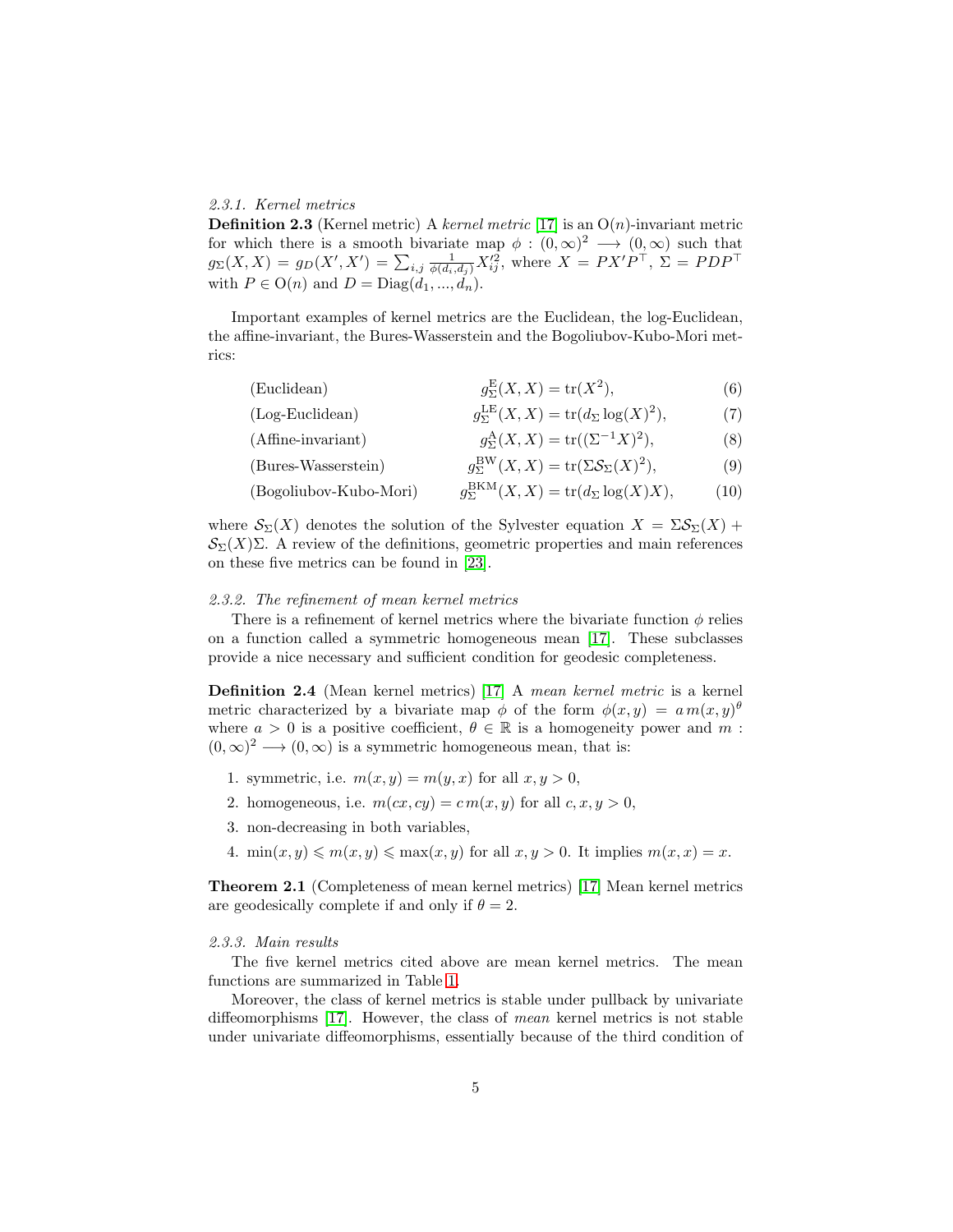| Metric               | Kernel $\phi(x,y)$                    | Mean $m$         | Power $\theta$ |
|----------------------|---------------------------------------|------------------|----------------|
| Euclidean            |                                       | Any mean         |                |
| Log-Euclidean        | $x - y$<br>$\sqrt{\log(x)} - \log(y)$ | Logarithmic mean |                |
| Affine-invariant     | xy                                    | Geometric mean   |                |
| Bures-Wasserstein    | $4\frac{x+y}{2}$                      | Arithmetic mean  |                |
| Bogoliubov-Kubo-Mori | $x-y$<br>$log(x) - log(y)$            | Logarithmic mean |                |

<span id="page-5-0"></span>Table 1: Bivariate functions of the main  $O(n)$ -invariant metrics on SPD matrices.

a symmetric homogeneous mean. Indeed, the mean has to be non-decreasing in both variables which is neither a differential nor a Riemannian property.

In addition, the class of kernel metrics is cometric stable [\[23\]](#page-24-8). Indeed, the cometric is a metric on the cotangent bundle  $T^*SPD(n) \simeq SPD(n) \times Sym(n)^*$ . Thanks to the Riesz theorem, the Frobenius inner product provides the identification  $\text{Sym}(n)^* \simeq \text{Sym}(n)$  so the cometric can be considered as a metric. The cometric of the kernel metric characterized by  $\phi$  is the kernel metric characterized by  $\frac{1}{\phi}$ .

#### 3. Deformed metrics

Log-Euclidean metrics on SPD matrices are pullback metrics of Euclidean metrics on the vector space of symmetric matrices via the symmetric matrix logarithm  $\log :$  SPD $(n) \longrightarrow$  Sym $(n)$ . This geometric construction of a metric on SPD matrices based on a diffeomorphism  $f$  is commonly used to define families of metrics on SPD matrices indexed by automorphisms of SPD matrices. Indeed, even if these metrics are isometric, they do not give the same results in data analyses. It is actually equivalent to compute with the metric  $g$  on the transformed dataset  $[f(\Sigma_1),..., f(\Sigma_N)]$  or to compute with the pullback metric  $f^*g$  on the initial dataset  $[\Sigma_1, ..., \Sigma_N]$ .

In this section, we give examples of situations in the literature where such transformations are applied to the data (section [3.1\)](#page-5-1), then we unify them into our principle of deformed metrics and we give the fundamental Riemannian operations (distance, geodesics, curvature, parallel transport) of the deformed metrics (section [3.2\)](#page-6-0). In Section [3.3,](#page-7-0) we contribute the new family of deformed-Wasserstein metrics based on this principle which comprises the family of alpha-Procrustes metrics [\[20\]](#page-24-5). We also give a sufficient condition under which alpha-Procrustes metrics are mean kernel metrics.

#### <span id="page-5-1"></span>3.1. Use of a deformation in the literature

As mentioned before, the class of kernel metrics is stable by pullback under univariate diffeomorphisms [\[17,](#page-24-2) [23\]](#page-24-8). In particular, pullbacks of the Euclidean metric and the affine-invariant metric under power diffeomorphisms are detailed in the original paper on kernel metrics [\[17\]](#page-24-2). They were later called power-Euclidean [\[19\]](#page-24-4) and power-affine metrics, or more generally deformed-Euclidean and deformed-affine metrics for an arbitrary diffeomorphism [\[21\]](#page-24-6). Moreover,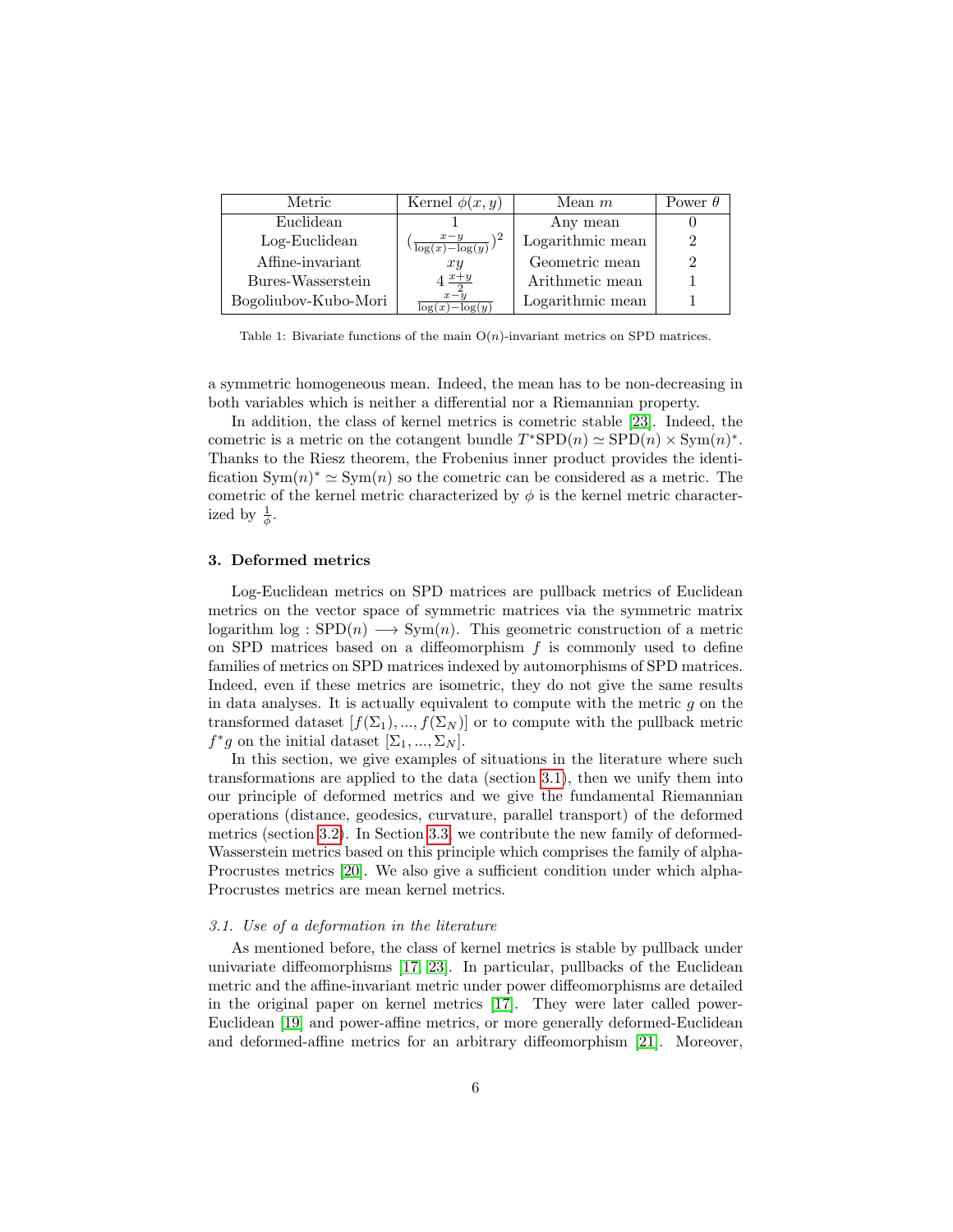power-Euclidean metrics are mean kernel metrics for any power and poweraffine metrics are *mean* kernel metrics if and only if the power belongs to  $[-2, 2]$ [\[17\]](#page-24-2). Since power-Euclidean metrics interpolate between the log-Euclidean, the Wigner-Yanase/square-root and the Euclidean metrics, an optimization procedure was proposed on the parameter to choose the most appropriate metric on a dataset of covariance matrices for Diffusion Tensor Imaging (DTI) [\[19\]](#page-24-4). It is common in DTI to compute with precision matrices which are the inverses of covariance matrices,  $inv(\Sigma) = \Sigma^{-1}$  [\[25\]](#page-24-10), or with other transformations of the covariance matrices such as the adjugate function  $adj(\Sigma) = det(\Sigma) \Sigma^{-1}$ [\[26\]](#page-25-0). More recently, the family of alpha-Procrustes metrics was introduced by pullback under power diffeomorphisms of the Bures-Wasserstein metric, as for power-Euclidean and power-affine metrics, and it was extended to the infinite dimension in the context of Reproducing Kernel Hilbert Spaces (RKHS) [\[20\]](#page-24-5).

In papers where the power diffeomorphisms are used to define power-Euclidean, power-affine and alpha-Procrustes metrics [\[17,](#page-24-2) [19,](#page-24-4) [18,](#page-24-3) [21,](#page-24-6) [20\]](#page-24-5), it is often noticed that the limit when the power tends to 0 is the log-Euclidean metric. This is actually a general fact. Indeed, from a Riemannian metric  $g$ , it is possible to construct a one-parameter family of metrics  $(g^{(p)})_{p \in \mathbb{R}^*}$  by taking the pullback by the power diffeomorphism  $\text{pow}_p : \Sigma \in \text{SPD}(n) \longmapsto \Sigma^p \in \text{SPD}(n)$  for  $p \neq 0$  and to scale it by  $\frac{1}{p^2}$ , that is  $g_{\Sigma}^{(p)}$  $\mathcal{L}^{(p)}_{\Sigma}(X,X) = \frac{1}{p^2} g_{\Sigma^p}(d_{\Sigma} \text{pow}_p(X), d_{\Sigma} \text{pow}_p(X))$  for all  $\Sigma \in \text{SPD}(n)$  and all  $X \in T_{\Sigma} \text{SPD}(n)$ . Then when p tends to 0,  $g^{(p)}$  tends to the log-Euclidean metric associated to the inner product  $g_{I_n}$ , that is  $g_{\Sigma}^{(p)}$  $\sum\limits_{\Sigma}^{(p)}(X,X) \longrightarrow\atop p\rightarrow 0$  $g_{I_n}(d_{\Sigma}\log(X), d_{\Sigma}\log(X))$  for all  $\Sigma \in$  SPD $(n)$  and all  $X \in T_{\Sigma}$ SPD $(n)$ .

## <span id="page-6-0"></span>3.2. Principle of deformed metrics

Principle 3.1 (Principle of deformed metrics) Let g be a Riemannian metric on  $SPD(n)$  and  $f : SPD(n) \longrightarrow SPD(n)$  be a diffeomorphism. Then the fdeformed metric is defined as the pullback metric  $f^*g$ . It is a Riemannian metric on  $SPD(n)$  which is isometric to g and whose expression is:

$$
(f^*g)_{\Sigma}(X,X) = g_{f(\Sigma)}(d_{\Sigma}f(X), d_{\Sigma}f(X)).
$$
\n(11)

| Metric             | $g_{\Sigma}^{f}(X, X) = g_{f(\Sigma)}(d_{\Sigma}f(X), d_{\Sigma}f(X))$                                       |
|--------------------|--------------------------------------------------------------------------------------------------------------|
| Distance           | $d^f(\Sigma, \Lambda) = d(f(\Sigma), f(\Lambda))$                                                            |
| Levi-Civita        | $d_{\Sigma}f(\nabla^f_{X_{\Sigma}}Y) = \nabla_{d_{\Sigma}f(X)}(df(Y))$                                       |
| Curvature          | $\overline{d_{\Sigma}f(R_{\Sigma}^f(X,Y)Z)} = R_{f(\Sigma)}(d_{\Sigma}f(X), d_{\Sigma}f(Y))d_{\Sigma}f(Z)$   |
| Geodesics          | $f(\gamma_{(\Sigma,X)}^f(t)) = \gamma_{(f(\Sigma),d_{\Sigma}f(X))}(t)$                                       |
| Logarithm          | $d_{\Sigma} f(\mathrm{Log}_{\Sigma}^f(\Lambda)) = \mathrm{Log}_{f(\Sigma)}(f(\Lambda))$                      |
| Parallel transport | $d_{\Lambda}f(\Pi_{\gamma:\Sigma\to\Lambda}^f X)=\Pi_{f\circ\gamma;f(\Sigma)\to f(\Lambda)}(d_{\Sigma}f(X))$ |

All the Riemannian operations of a deformed metric are obtained by pulling back the formulae that are known for the initial metric, as shown in Table [2.](#page-6-1)

<span id="page-6-1"></span>Table 2: Riemannian operations of deformed metrics on SPD matrices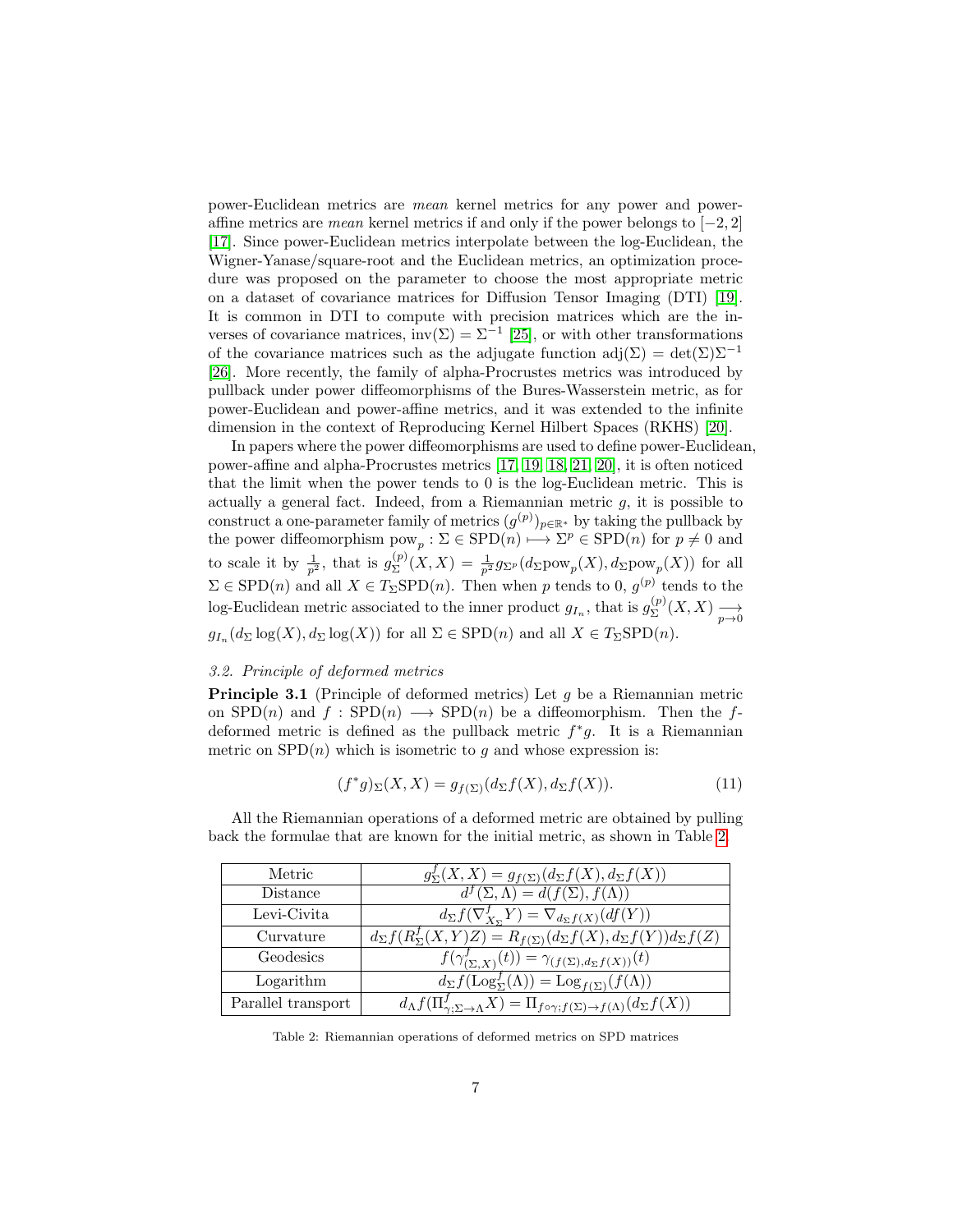A fundamental stability property is that if g is  $O(n)$ -invariant and if f is  $O(n)$ -equivariant, then the deformed metric  $f^*g$  is also  $O(n)$ -invariant. Moreover, as mentioned before, if  $g$  is a kernel metric and if  $f$  is univariate, then the deformed metric  $f^*g$  is a kernel metric and the set  $\{f^*g, f \in Univ\}$  forms a family of kernel metrics that is closed under pullback by univariate diffeomorphisms [\[17\]](#page-24-2). The Riemannian operations that are known in closed form for g are also known in closed form for  $f^*g$ .

#### <span id="page-7-0"></span>3.3. The new family of deformed-Wasserstein metrics

Definition 3.1 (Deformed-Wasserstein metrics) A deformed-Wasserstein metric is the pullback metric by a univariate diffeomorphism of the Bures-Wasserstein metric (Formula [\(9\)](#page-4-0)).

The family of deformed-Wasserstein metrics contains the family of alpha-Procrustes metrics since they are pullbacks of the Bures-Wasserstein metric by the power diffeomorphism  $pow_{2\alpha}$  scaled by  $\frac{1}{4\alpha^2}$  [\[20\]](#page-24-5). In this work, we designate alpha-Procrustes metrics as power-Wasserstein metrics to be consistent with power-Euclidean and power-affine metrics and to parameterize the family by  $p \in \mathbb{R}^*$ , the correspondence being  $p = 2\alpha$ . As argued earlier, we can say that the log-Euclidean metric belongs to deformed-Wasserstein metrics so we can designate it as power-Wasserstein with power  $p = 0$ .

Since the Bures-Wasserstein metric is a mean kernel metric, it is tempting to determine when a power-Wasserstein metric is a mean kernel metric, in analogy to the work done for the power-Euclidean and the power-affine metrics [\[17\]](#page-24-2). Here we give a sufficient condition under which a power-Wasserstein metric is a mean kernel metric. The proof is in Appendix [A.](#page-17-0)

<span id="page-7-1"></span>Theorem 3.1 (Sufficient condition for power-Wasserstein to be mean kernel) The power-Wasserstein metric of parameter  $p \leq 1$  is a mean kernel metric.

This condition does not seem to be sufficient. Indeed, after numerical simulations, we conjecture that there exists  $p_0 \in (2.61, 2.611)$  such that the power-Wasserstein metric of parameter  $p$  is a mean kernel metric if and only if  $p \in (-\infty, 1] \cup [p_0, +\infty)$ . Moreover, the proof actually tells that if  $p \in (1, 2]$ , then it is not a mean kernel metric.

In this section, we gathered the deformations of Riemannian metrics or of SPD datasets under our principle of deformed metrics. Therefore from a metric we can define the family of power deformations of this metric, which tends to a log-Euclidean metric when the power tends to 0. Moreover, the family of univariate deformations of a kernel metric is a stable subfamily of kernel metrics and it is interesting to determine when these metrics are mean kernel metrics. It seems to be a quite difficult problem for general univariate deformations. On the example of power deformations of the Bures-Wasserstein metric, we gave the sufficient condition  $p \leq 1$ . To the best of our knowledge, determining necessary and sufficient conditions for deformed-Euclidean, deformed-affine and deformed-Wasserstein metrics to be mean kernel metrics remains an open problem.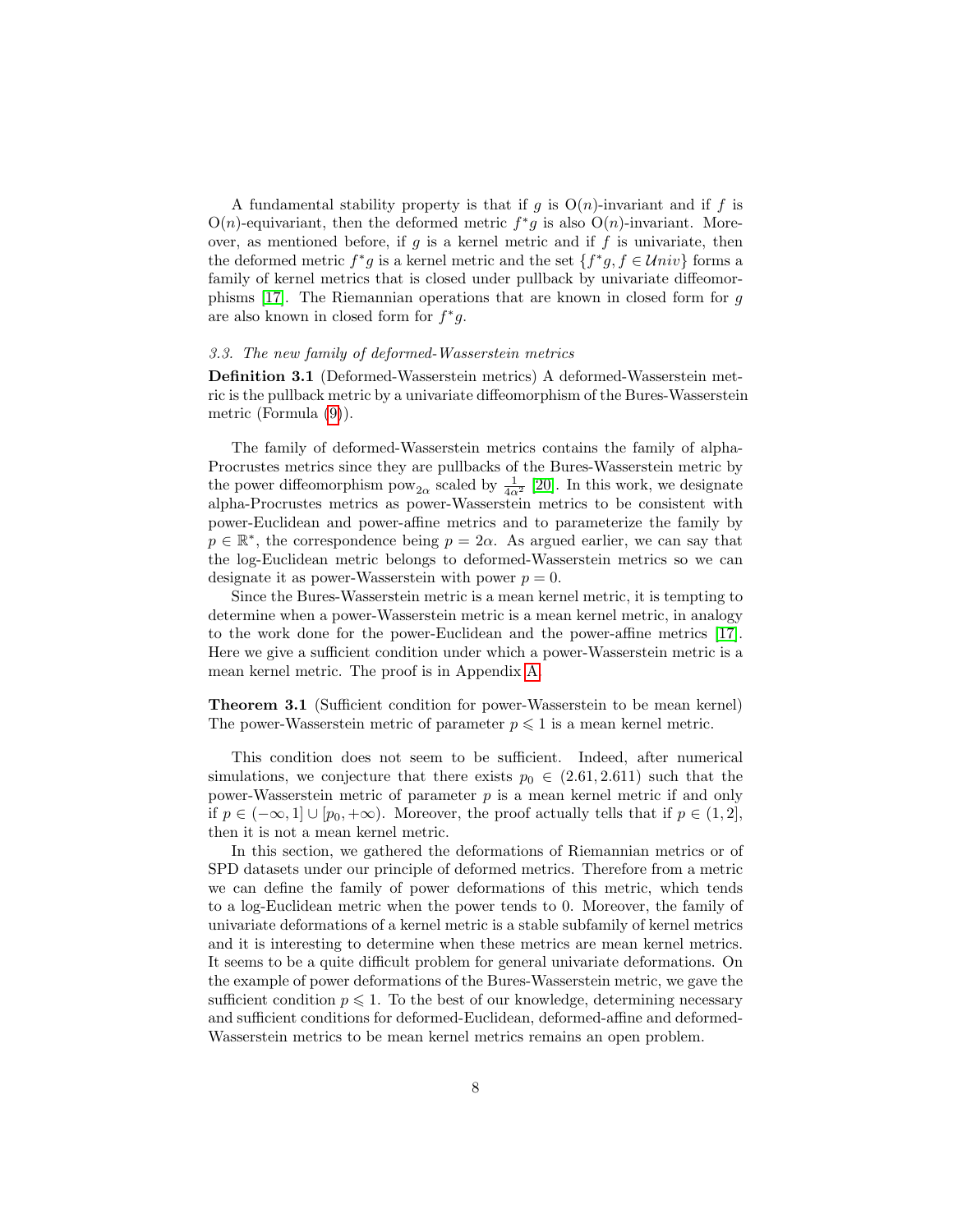## 4. Balanced metrics

The affine-invariant and the Bogoliubov-Kubo-Mori metrics were shown to provide a dually-flat structure, that is a couple of flat affine connections which are dual with respect to the metric. This is a rich geometric structure which provides a so called canonical divergence, a potentials and specific algorithms [\[2,](#page-23-1) [27,](#page-25-1) [28\]](#page-25-2). A dually-flat manifold is a Hessian manifold where the potential is defined globally [\[29,](#page-25-3) [30\]](#page-25-4). Inspired by the characterization of the duality based on parallel transport, we introduced a preliminary version of the principle of balanced bilinear forms in [\[22\]](#page-24-7) which allows to define a bilinear form  $g^0$  on SPD matrices from two flat Riemannian metrics  $g, g^*$  by  $g^0_{\Sigma}(X, Y) =$  $\text{tr}((\Pi_{\Sigma\to I_n}X)(\Pi^*_{\Sigma\to I_n}Y))$  where  $\Pi,\Pi^*$  denote the respective parallel transports. The term "balanced" was chosen because the bilinear form relies half on each of the two flat metrics. We showed that if the two flat metrics are power-Euclidean metrics, then the balanced bilinear form is symmetric and positive definite, i.e. a metric. In this section, we give a weaker condition under which the bilinear form is a metric.

To ease the comprehension of this section, we recall the main concepts of information geometry, especially dually-flat manifolds and related notions, in Section [4.1.](#page-8-0) In Section [4.2,](#page-10-0) we provide a new condition on the two flat metrics so that the balanced bilinear form is a metric: it is sufficient to assume that the flat metrics are univariately-deformed-Euclidean metrics.

#### <span id="page-8-0"></span>4.1. Information geometry and dually-flat manifolds

Before introducing the specific concepts of information geometry, we recall the definition of an affine map between manifolds equipped with affine connections and the definition of a flat affine connection. We denote  $\partial$  the canonical affine connection on a vector space.

**Definition 4.1** (Affine map) Let  $M, M'$  be two manifolds with respective affine connections  $\nabla, \nabla'$ . We say that  $f : \mathcal{M} \longrightarrow \mathcal{M}'$  is an affine map if for all vector fields X, Y on M, we have  $\nabla'_{f_*(X)} f_*(Y) = f_*(\nabla_X Y)$ .

<span id="page-8-1"></span>Definition 4.2 (Flat affine connection) Depending on domains of research and authors, a flat affine connection is a connection such that:

- 1. (Affine geometry)  $R = 0$  and  $T = 0$ ,
- 2. (Information geometry) [\[2,](#page-23-1) Section 1.7] there exists a global chart  $f$ :  $(\mathcal{M}, \nabla) \longrightarrow (\mathbb{R}^{\dim \mathcal{M}}, \partial)$  which is an affine map, i.e. M can be seen as an open set of  $\mathbb{R}^{\dim M}$  via f.

In the following, we call 1-flat (resp. 2-flat) a connection that is flat according to the sense 1 (resp. 2) of the previous definition. A 2-flat connection is clearly 1-flat. Conversely, a 1-flat connection is locally 2-flat, i.e. each point has a neighborhood U such that  $\nabla$  is 2-flat on U. A 1-flat connection is a priori not globally 2-flat because the manifold need not be an open set of  $\mathbb{R}^n$  (e.g. the circle  $\mathbb{S}^1$ ). The obstruction is topological.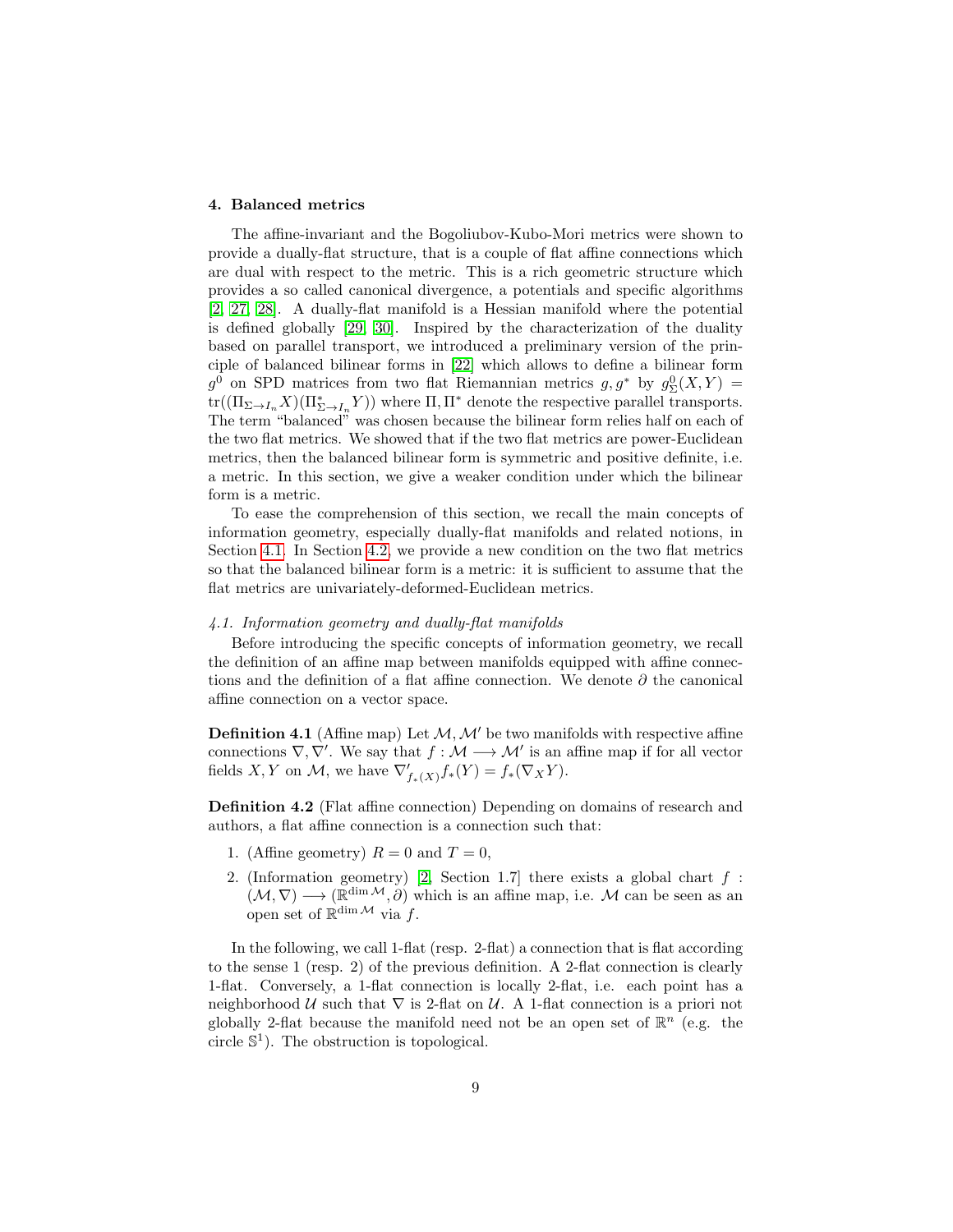In this work, the flat metrics we introduce on  $SPD(n)$  (which is an open set of the vector space of symmetric matrices) are actually 2-flat.

#### 4.1.1. Dual connections with respect to a metric

**Definition 4.3** (Dual connections) [\[2\]](#page-23-1) Let  $(\mathcal{M}, g)$  be a Riemannian manifold,  $\nabla^g$  the Levi-Civita connection of g and  $\nabla, \nabla^*$  be affine connections on M. We say that  $\nabla^*$  is the *dual connection* of  $\nabla$  with respect to g if one of the following equivalent requirements is satisfied:

- 1.  $\partial_k g_{ij} = g_{lj} \Gamma_{ki}^l + g_{il} (\Gamma^*)_{kj}^l$  for all  $i, j, k \in \{1, ..., \dim \mathcal{M}\}\$  in any chart, where  $\Gamma_{ij}^k$  and  $(\Gamma^*)_{ij}^k$  are the Christoffel symbols of  $\nabla$  and  $\nabla^*$ ,
- 2.  $Z g(X,Y) = g(\nabla_Z X, Y) + g(X, \nabla_Z^* Y)$  for all vector fields  $X, Y, Z$  on  $\mathcal{M},$
- 3.  $g(X, Y) = g(\Pi X, \Pi^* Y)$  for all vector fields  $X, Y$  on  $\mathcal M$ .

Hence given a metric g,  $\nabla$  uniquely determines  $\nabla^*$  and  $(\nabla^*)^* = \nabla$  so that  $\frac{\nabla + \nabla^*}{2}$  is a metric connection. We call  $(g, \nabla, \nabla^*)$  a *dualistic structure*. Note that if  $\nabla$  and  $\nabla^*$  are torsion-free, then  $\frac{\nabla + \nabla^*}{2} = \nabla^g$ .

**Definition 4.4** (Dually-flat manifold) [\[2\]](#page-23-1) We say that  $(\mathcal{M}, g, \nabla, \nabla^*)$  is a duallyflat manifold (or a Hessian manifold) when  $\nabla$  and  $\nabla^*$  are dual with respect to the metric q and when  $\nabla$  and  $\nabla^*$  are flat (in the sense 2 of Definition [4.2\)](#page-8-1).

## 4.1.2. Divergence

Definition 4.5 (Divergence) [\[2\]](#page-23-1) A *divergence* is a distance-like smooth map  $D : \mathcal{M} \times \mathcal{M} \longrightarrow \mathbb{R}_{+}$  such that:

- 1. (separation)  $D(x, y) = 0$  if and only if  $x = y$ ,
- 2. (non-degenerate) the symmetric positive semi-definite bilinear form  $g^D$ :  $z \in \mathcal{M} \longmapsto -\partial_x|_{x=z}\partial_y|_{y=z}D$  is positive definite. It is called the *induced* Riemannian metric. We denote  $\flat : T\mathcal{M} \longrightarrow T^*\mathcal{M}$  and  $\# = \flat^{-1}$ :  $T^{\ast}\mathcal{M} \longrightarrow T\mathcal{M}$  the musical isomorphisms associated to the metric  $g^{D}$ , defined by  $\flat(X)(Y) = g(X, Y)$ .

We can also define the *dual divergence*  $D^*$ :  $(x, y) \rightarrow D(y, x)$  and the *induced* connection by  $\nabla^D_X Y : z \in \mathcal{M} \longmapsto \sharp(Z \longmapsto \partial_x^2|_{x=z} \partial_y|_{y=z} D(X,Y,Z)).$ 

**Lemma 4.1** (Dual connections induced by a divergence) [\[2\]](#page-23-1) Let  $D$  be a divergence on M. Then the connections  $\nabla := \nabla^D$  and  $\nabla^* := \nabla^{D^*}$  are dual with respect to the induced metric  $g^D$ : a divergence induces a dualistic structure.

In general, there is not a canonical way to define a divergence from a dualistic structure, except if it is dually-flat.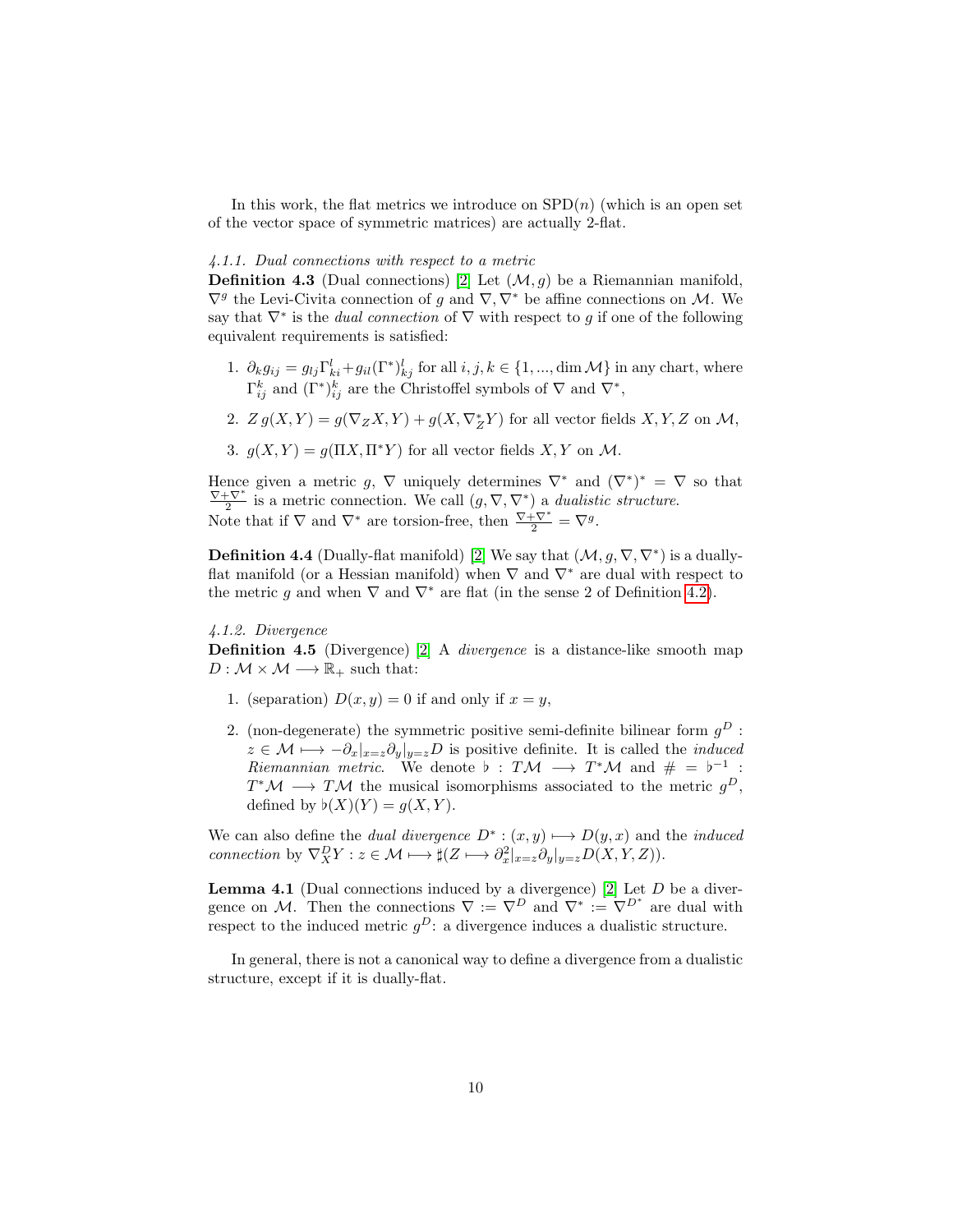#### <span id="page-10-2"></span>4.1.3. Canonical divergence of a dually-flat manifold

<span id="page-10-3"></span>**Definition 4.6** (Canonical divergence) [\[2\]](#page-23-1) Let  $(\mathcal{M}, g, \nabla, \nabla^*)$  be a dually-flat manifold where  $\mathcal M$  is simply connected. Let  $u, v : \mathcal M \longrightarrow \mathbb{R}^n$  be two smooth coordinate systems such that u is  $\nabla$ -affine, v is  $\nabla^*$ -affine and  $g(\frac{\partial}{\partial u^i}, \frac{\partial}{\partial v^j}) = \delta_{ij}$ . The canonical divergence D is defined by  $D(x, y) = \psi(x) + \varphi(y) - \langle u(x) | v(y) \rangle$  for all  $x, y \in \mathcal{M}$  where  $\langle \cdot | \cdot \rangle$  is the canonical inner product on  $\mathbb{R}^n$  and  $\psi, \varphi : \mathcal{M} \longrightarrow \mathbb{R}$ are smooth maps called potentials defined as follows:

- 1.  $d\psi = \sum_i v^i du^i$  for all  $i \in \{1, ..., n\}$  or equivalently without coordinates  $d_x\psi(X) = \langle v(x)|d_xu(X)\rangle$  for all  $x \in \mathcal{M}$  and  $X \in T_x\mathcal{M}$ ,
- 2.  $d\varphi = \sum_i u^i dv^i$  for all  $i \in \{1, ..., n\}$  or  $d_x\varphi(X) = \langle u(x)|d_xv(X)\rangle$ ,
- 3.  $\psi(x) + \varphi(x) = \langle u(x)|v(x)\rangle$  for all  $x \in \mathcal{M}$ .

The equation  $d\psi = \sum_i v^i du^i$  has a solution by Poincaré's lemma because M is simply connected and the differential form  $\omega = \sum_i v^i du^i$  is closed. Indeed,  $g(\frac{\partial}{\partial u^i}, \frac{\partial}{\partial u^j}) = \frac{\partial v^k}{\partial u^j} g(\frac{\partial}{\partial u^i}, \frac{\partial}{\partial v^k}) = \frac{\partial v^i}{\partial u^j}$  and by symmetry of g,  $g(\frac{\partial}{\partial u^i}, \frac{\partial}{\partial u^j}) = \frac{\partial v^j}{\partial u^i}$ <br>so  $\frac{\partial v^i}{\partial u^j} = \frac{\partial v^j}{\partial u^i}$ . So  $\psi$  is well defined up to an additive c Finally,  $d_x(\psi + \varphi)(X) = \langle v(x)|d_xu(X)\rangle + \langle u(x)|d_xv(X)\rangle = d_x(\langle u|v\rangle)(X)$  so there exists a constant  $c \in \mathbb{R}$  such that  $\psi(x) + \varphi(x) = \langle u(x)|v(x)\rangle + c$  for all  $x \in \mathcal{M}$ . We can impose  $c = 0$  by choosing the constant in  $\varphi$  appropriately.

## <span id="page-10-0"></span>4.2. Principle of balanced bilinear forms

The principle of balanced bilinear forms [\[22\]](#page-24-7) provides a bilinear form by combining the parallel transports of two flat metrics via the Frobenius inner product. We can give a more general definition of a balanced bilinear form by choosing any inner product on symmetric matrices, although we focus on the Frobenius inner product afterwards.

**Principle 4.1** (Principle of balanced bilinear forms) We fix  $\langle \cdot | \cdot \rangle$  an inner product on Sym(n). Let  $g^+, g^-$  be two flat Riemannian metrics on SPD(n). We denote  $\nabla^+$ ,  $\nabla^-$  their Levi-Civita connections and  $\Pi^+$ ,  $\Pi^-$  their associated parallel transport maps that do not depend on the curve since the metrics are flat. Then the balanced bilinear form associated to  $g^+$  and  $g^-$  is defined by:

$$
g_{\Sigma}^{0}(X,Y) = \langle \Pi_{\Sigma \to I_n}^{+} X | \Pi_{\Sigma \to I_n}^{-} Y \rangle.
$$
 (12)

<span id="page-10-1"></span>Theorem 4.1 (Relation between balanced metric and dually-flat manifold) [\[22\]](#page-24-7) Let  $g^+, g^-$  be two flat Riemannian metrics on SPD(n). We denote  $\nabla^+, \nabla^$ their Levi-Civita connections. If the balanced bilinear form  $g^0$  is a metric, then  $(SPD(n), g^0, \nabla^+, \nabla^-)$  is a dually-flat manifold, which automatically comes with a canonical divergence D according to the previous section.

It would be nice to have a sufficient condition under which a balanced bilinear form is a metric. In [\[22\]](#page-24-7), we proved that, with the Frobenius inner product, if  $g^+$ and  $g^-$  are power-Euclidean metrics with powers  $\alpha$  and  $\beta$ , then  $g^0$  is a metric.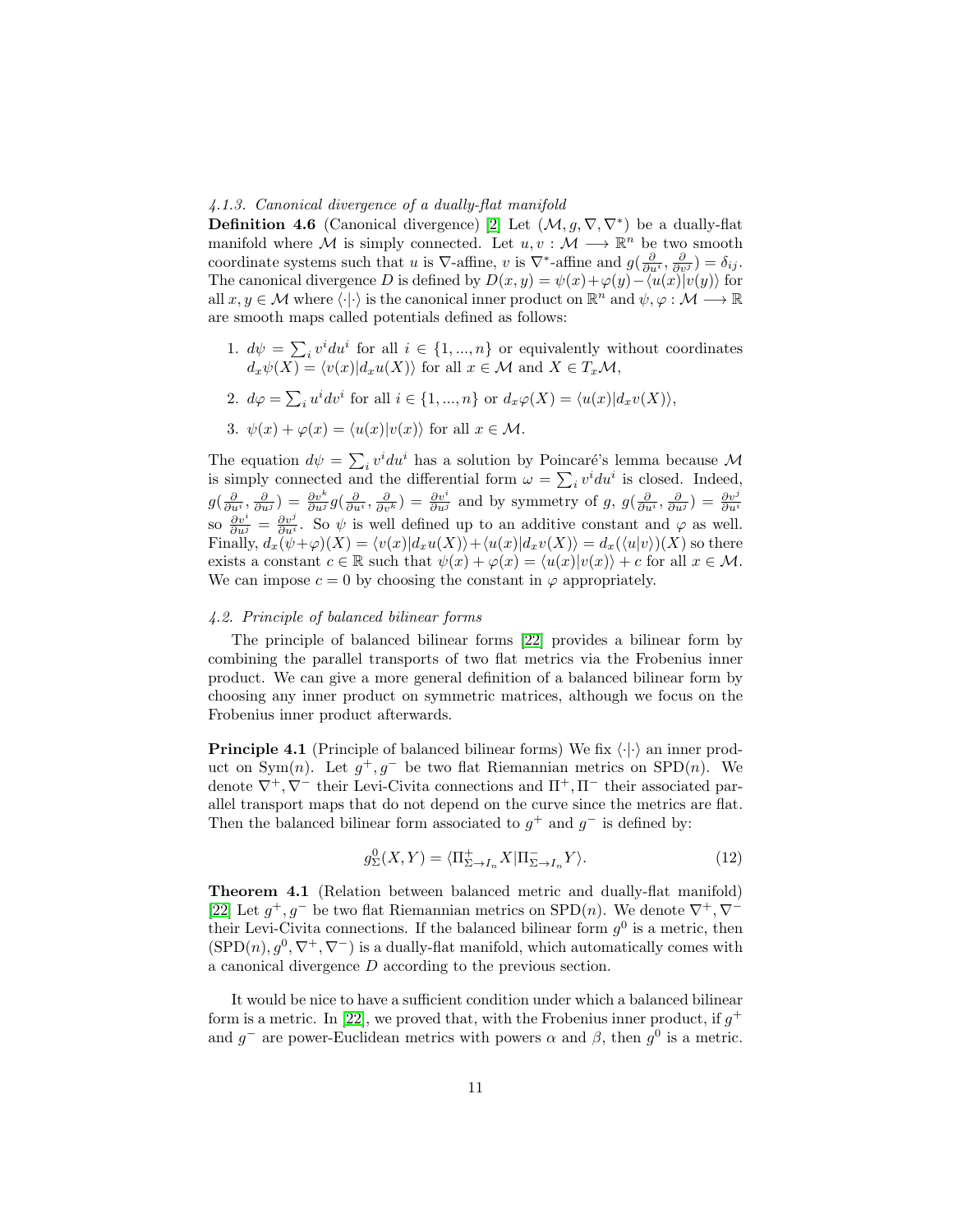In the following theorem, we give a weaker sufficient condition which allows to define the new family of Mixed-Euclidean metrics. The proof is in Appendix [A.](#page-17-0)

<span id="page-11-0"></span>Theorem 4.2 (Sufficient condition for a balanced bilinear form to be a metric) Let  $\langle \cdot | \cdot \rangle$  = Frob be the Frobenius inner product. Let  $g^+, g^-$  be deformed-Euclidean metrics respectively associated to univariate diffeomorphisms  $u$  and v. Then the balanced bilinear form  $g^0$  is a metric.

#### 5. The new family of mixed-Euclidean metrics

#### 5.1. Definition

**Definition 5.1** (Mixed-Euclidean metric  $ME(u, v)$ ) The  $(u, v)$ -Mixed-Euclidean metric is the balanced metric  $g^0$  defined in Theorem [4.2.](#page-11-0) It is given by:

$$
g_{\Sigma}^{\text{ME}(u,v)}(X,X) = \frac{1}{u'(1)v'(1)} \sum_{i,j} u^{[1]}(d_i, d_j) v^{[1]}(d_i, d_j) X_{ij}^{\prime 2},\tag{13}
$$

where  $X = PX'P^{\top}, \Sigma = PDP^{\top}$  with  $P \in O(n)$ ,  $D = \text{diag}(d_1, ..., d_n)$ .

**Remark 5.1** We notice that if we denote  $\phi_u = \frac{u'(1)}{u^{[1]}}$  and  $\phi_v = \frac{v'(1)}{v^{[1]}}$  $\frac{\partial f(1)}{\partial [1]}$  the kernel maps associated to the  $u, v$ -deformed Euclidean metrics, the balanced metric is a kernel metric characterized by  $\phi_{u,v} = \sqrt{\phi_u \phi_v}$ . Hence, the principle of balanced bilinear forms seems to appear as a principle of mean of metrics.

The family of Mixed-Euclidean metrics contains the family of Mixed-Power-Euclidean metrics [\[22\]](#page-24-7) for  $u = F_\alpha$  and  $v = F_\beta$  where  $F_\alpha = \text{pow}_\alpha$  if  $\alpha \neq 0$  and  $F_0 = \log$ .

$$
\text{(Log-Euclidean)} \qquad \qquad g_{\Sigma}^{\text{MPE}(0,0)}(X,X) = \text{tr}(d_{\Sigma}\log(X)^2),\tag{14}
$$

(Power-Euclidean) 
$$
g_{\Sigma}^{\text{MPE}(\alpha,\alpha)}(X,X) = \frac{1}{\alpha^2} tr(d_{\Sigma} \text{pow}_{\alpha}(X)^2), \tag{15}
$$

(Power-affine) 
$$
g_{\Sigma}^{\text{MPE}(\alpha, -\alpha)}(X, X) = \frac{1}{\alpha^2} tr((\Sigma^{-\alpha} d_{\Sigma} \text{pow}_{\alpha}(X))^2), \quad (16)
$$

$$
(^{\omega}\text{Power-BKM"}) \qquad g_{\Sigma}^{\text{MPE}(\alpha,0)}(X,X) = \frac{1}{\alpha} \text{tr}(d_{\Sigma}\text{pow}_{\alpha}(X)d_{\Sigma}\log(X)), \quad (17)
$$

(General MPEG) 
$$
g_{\Sigma}^{\text{MPE}(\alpha,\beta)}(X,X) = \frac{1}{\alpha\beta} \text{tr}(d_{\Sigma} \text{pow}_{\alpha}(X) d_{\Sigma} \text{pow}_{\beta}(X)).
$$
\n(18)

As mentioned in [\[22\]](#page-24-7), this family interpolates between the log-Euclidean metric  $(0,0)$ , the power-Euclidean metrics  $(\alpha, \alpha)$ , the power-affine metrics  $(\alpha, -\alpha)$ (including the affine-invariant metric  $(1, -1)$ ) and the Bogoliubov-Kubo-Mori metric  $(1,0)$ .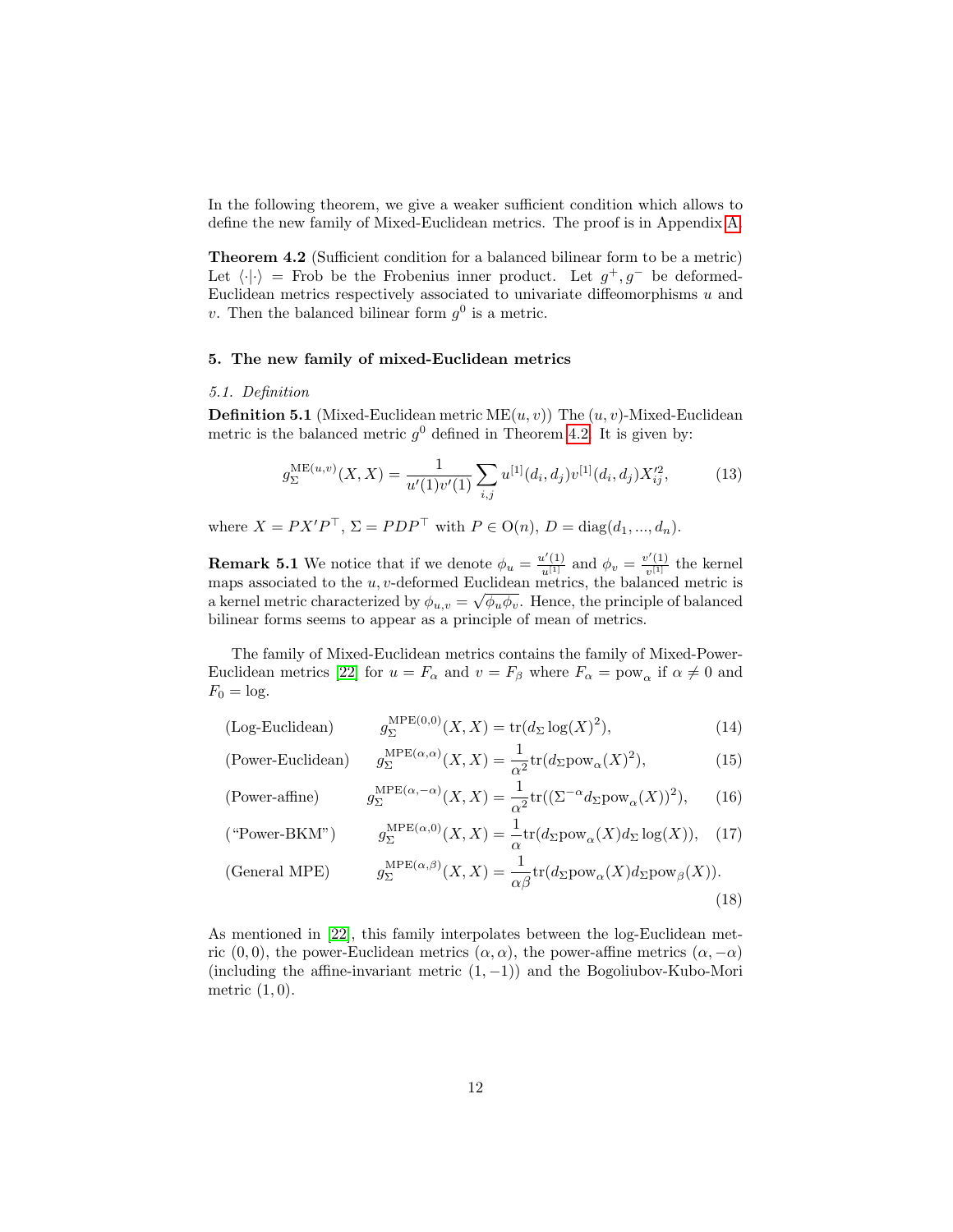## 5.2. Information geometry of Mixed-Euclidean metrics

As said in Theorem [4.1,](#page-10-1) balanced metrics come with a canonical divergence. As Mixed-Euclidean metrics are the balanced metrics of two deformed-Euclidean metrics  $u^*g^{\text{E}}$  and  $v^*g^{\text{E}}$ , it is straightforward that  $u :$  SPD $(n) \longrightarrow \text{Sym}(n)$  and  $v :$  SPD $(n) \longrightarrow$  Sym $(n)$  provide flat coordinate systems for these respective metrics. The canonical divergence of this structure is known as the  $(u, v)$ -divergence in Information Geometry [\[31,](#page-25-5) Section 4.5.2]. The novelty here is the relation we establish between Mixed-Euclidean metrics and  $(u, v)$ -divergences. In particular, the Mixed-Power-Euclidean metrics come with the so-called  $(\alpha, \beta)$ divergences on SPD matrices [\[32\]](#page-25-6). This family contains the well known families of  $\alpha$ -divergences and  $\beta$ -divergences [\[32,](#page-25-6) Formulae 69,70]. We state the correspondence between Mixed-Euclidean metrics and  $(u, v)$ -divergences in the fol-lowing corollary of Theorem [4.1.](#page-10-1) We recall the formulae of  $(\alpha, \beta)$ -divergences with the corresponding potentials and we illustrate the correspondence with two charts.

**Corollary 5.1** (Mixed-Euclidean metrics and  $(u, v)$ -divergences) Let  $u, v$  be two univariate diffeomorphisms  $u, v :$  SPD $(n) \longrightarrow$  SPD $(n)$ . Then the manifold  $(SPD(n), g^{ME(u,v)}, u^*\nabla^E, v^*\nabla^E)$  is dually-flat and its canonical divergence is the  $(u, v)$ -divergence of Information Geometry [\[31\]](#page-25-5). In particular, the manifold  $(\text{SPD}(n), g^{\text{MPE}(p,q)}, \nabla^{\text{PE}(p)}, \nabla^{\text{PE}(q)})$  is dually-flat and its canonical divergence is the  $(\alpha, \beta)$ -divergence [\[32,](#page-25-6) Formulae 51,54,56,66]. The  $(\alpha, \beta)$ -divergences and the corresponding potentials (up to an additive constant, see Section [4.1.3\)](#page-10-2) are:

$$
(\alpha = \beta = 0) D^{0,0}(\Sigma | \Sigma') = \frac{1}{2} ||\log(\Sigma) - \log(\Sigma')||_{\text{Frob}}^2,
$$
\n(19)

$$
(\alpha = \beta \neq 0) D^{\alpha, \alpha}(\Sigma | \Sigma') = \frac{1}{2\alpha^2} ||\Sigma^{\alpha} - \Sigma'^{\alpha}||_{\text{Frob}}^2,
$$
\n(20)

$$
(\alpha = -\beta \neq 0) D^{\alpha, -\alpha}(\Sigma|\Sigma') = -\frac{1}{\alpha^2} \text{tr} \left[ (I_n + \alpha \log \Sigma) - \alpha \log \Sigma' - \Sigma^{\alpha} \Sigma'^{-\alpha} \right], \tag{21}
$$

$$
(\alpha \neq \beta = 0) D^{\alpha,0}(\Sigma|\Sigma') = \frac{1}{\alpha} \text{tr}\left[\left(\Sigma^{\alpha} \log \Sigma - \frac{1}{\alpha} \Sigma^{\alpha}\right) + \frac{1}{\alpha} \Sigma'^{\alpha} - \Sigma^{\alpha} \log \Sigma'\right], (22)
$$

$$
(\alpha, \beta, \alpha \pm \beta \neq 0) D^{\alpha, \beta}(\Sigma | \Sigma') = \frac{1}{\alpha \beta} \text{tr} \left[ \frac{\alpha}{\alpha + \beta} \Sigma^{\alpha + \beta} + \frac{\beta}{\alpha + \beta} \Sigma'^{\alpha + \beta} - \Sigma^{\alpha} \Sigma'^{\beta} \right], \quad (23)
$$

$$
(\alpha = \beta = 0) \ \psi^{0,0}(\Sigma) = \frac{1}{2} \text{tr}(\log(\Sigma)^2), \tag{24}
$$

$$
(\alpha = \beta \neq 0) \ \psi^{\alpha,\alpha}(\Sigma) = \frac{1}{2\alpha^2} \text{tr}(\Sigma^{2\alpha}), \tag{25}
$$

$$
(\alpha = -\beta \neq 0) \ \psi^{\alpha, -\alpha}(\Sigma) = -\frac{1}{\alpha} \text{tr}(\log \Sigma) = -\frac{1}{\alpha} \log(\det \Sigma)
$$
 (26)

$$
(\alpha \neq \beta = 0) \ \psi^{\alpha,0}(\Sigma) = \frac{1}{\alpha} \text{tr}(\Sigma^{\alpha} \log \Sigma - \frac{1}{\alpha} \Sigma^{\alpha}), \tag{27}
$$

$$
(\alpha, \beta, \alpha \pm \beta \neq 0) \ \psi^{\alpha, \beta}(\Sigma) = \frac{1}{\beta(\alpha + \beta)} \text{tr}(\Sigma^{\alpha + \beta}). \tag{28}
$$

The  $(\alpha, \beta)$ -divergences on SPD matrices can also be obtained by extending the  $(\alpha, \beta)$ -divergences on positive discrete measures [\[33\]](#page-25-7). Indeed, a pos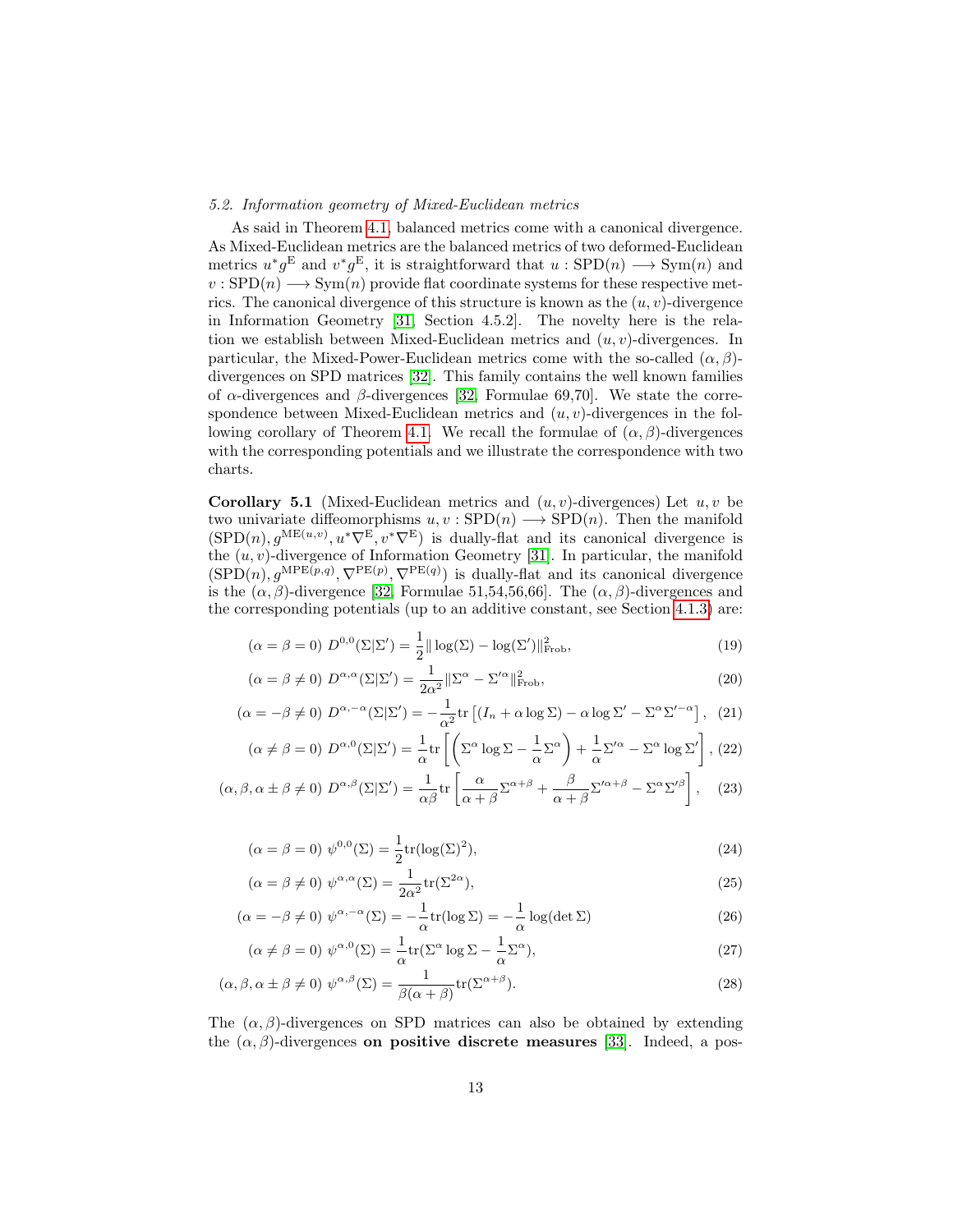itive discrete measure is a vector of positive numbers so the diagonal matrix of eigenvalues of an SPD matrix can be considered as a positive discrete measure. Then the  $(\alpha, \beta)$ -potential on positive diagonal matrices is extended by  $O(n)$ -invariance, which defines the  $(\alpha, \beta)$ -potential and the  $(\alpha, \beta)$ -divergence on SPD matrices [\[32\]](#page-25-6). Conversely, the  $(\alpha, \beta)$ -divergences on SPD matrices define divergences on positive discrete measures when restricted to positive diagonal matrices. So there is a one-to-one correspondence between  $(\alpha, \beta)$ -divergences on SPD matrices [\[32\]](#page-25-6) (or Mixed-Power-Euclidean metrics) and  $(\alpha, \beta)$ -divergences on positive discrete measures [\[33\]](#page-25-7). This correspondence is given on Figure [1.](#page-13-0) The graph on the right is essentially borrowed from [\[33\]](#page-25-7) with complements from [\[34\]](#page-25-8).



<span id="page-13-0"></span>Figure 1: Correspondence between MPE metrics on SPD matrices and  $(\alpha, \beta)$ -divergences on positive discrete measures.

Remark 5.2 The affine-invariant/Fisher-Rao metric is associated to the Kullback-Leibler divergence of centered multivariate Gaussian densities, which differs from the  $O(n)$ -invariant extension of the Kullback-Leibler divergence of positive discrete measures represented on Figure [1.](#page-13-0)

The  $(u, v)$ -divergences can be expressed via an integral formula [\[31,](#page-25-5) Formula (4.170)] following Definition [4.6.](#page-10-3) The formulae of the previous corollary can thus be computed either from that formula or directly.

#### 5.3. Riemannian geometry of Mixed-Euclidean metrics

Another immediate consequence of the relation between balanced metrics and dually-flat manifolds is that the Levi-Civita connection of the Mixed-Euclidean metric  $MPE(u, v)$  is simply the arithmetic mean of the Levi-Civita connections of the deformed-Euclidean metrics  $u^*g^{\text{E}}$  and  $v^*g^{\text{E}}$ .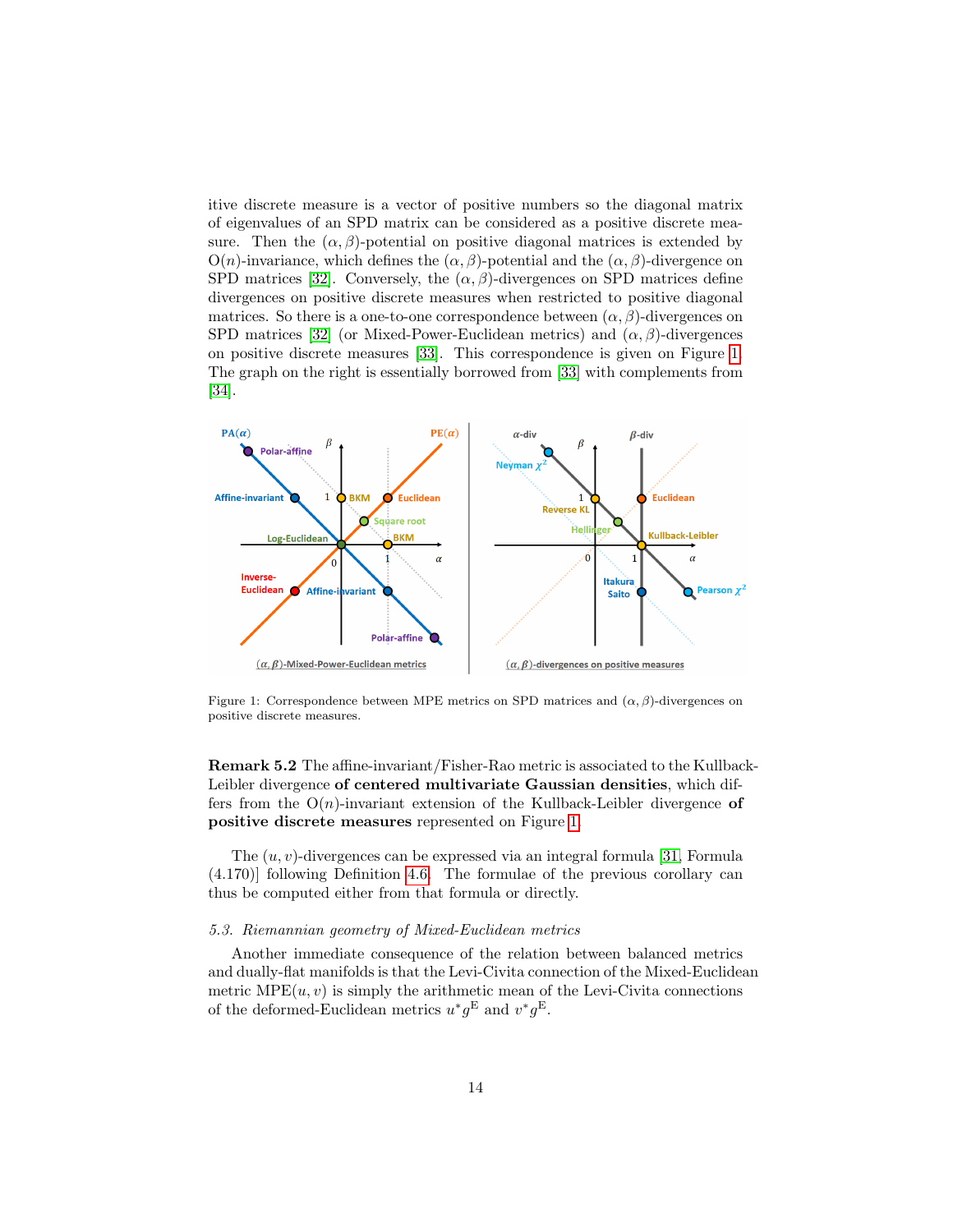Corollary 5.2 (Levi-Civita connection of Mixed-Euclidean metrics)

$$
\nabla_{X_{\Sigma}}^{\text{ME}(u,v)} Y = \partial_{X_{\Sigma}} Y + \frac{1}{2} ((d_{\Sigma} u)^{-1} (H_{\Sigma} u(X, Y)) + (d_{\Sigma} v)^{-1} (H_{\Sigma} v(X, Y))) \tag{29}
$$

It is even possible to compute the curvature following the same ideas as for the BKM metric in [\[15\]](#page-24-0). The proof is given in Appendix [A.](#page-17-0)

<span id="page-14-0"></span>**Theorem 5.1** (Curvature of Mixed-Euclidean metrics) Let  $u, v : SPD(n) \longrightarrow$  $SPD(n)$  be two univariate diffeomorphisms. We define the univariate diffeomorphism  $w = v \circ u^{-1}$  so that  $u : (\text{SPD}(n), g^{\text{ME}(u,v)}) \longrightarrow (\text{SPD}(n), \frac{w'(1)}{u'(1)v'(1)} g^{\text{ME}(\text{Id},w)})$ is an isometry. For  $\Sigma = PDP^{\top} \in$  SPD $(n)$ , we denote  $X = PX'P^{\top} \in T_{\Sigma}$ SPD $(n)$ and analogously for  $Y, Z, T \in T_{\Sigma}SPD(n)$ , we denote  $u_{ij} = u^{[1]}(d_i, d_j)$ ,  $u_{ijk} =$  $u^{[2]}(d_i, d_j, d_k)$  and analogously for v, w. We denote  $m_{ij} = w^{[1]}(u(d_i), u(d_j)) =$ <br> $v_{ij}$  and  $w_{ij} = w^{[2]}(u(d_i), u(d_j))$ . Then the guarature of the mixed  $\frac{v_{ij}}{u_{ij}}$  and  $m_{ijk} = w^{[2]}(u(d_i), u(d_j), u(d_k)).$  Then the curvature of the mixed-Euclidean metric  $g^{\text{ME}(u,v)}$  is:

$$
R_{\Sigma}^{\text{ME}(u,v)}(X,Y,Z,T) = \frac{1}{u'(1)v'(1)} \sum_{i,j,k,l} \rho_{ijkl} (X'_{ij}Y'_{jk}Z'_{kl}T'_{li} - Y'_{ij}X'_{jk}Z'_{kl}T'_{li} \tag{30}
$$

$$
+ X'_{ij}Z'_{jk}Y'_{kl}T'_{li} - Y'_{ij}Z'_{jk}X'_{kl}T'_{li}),
$$

where  $\rho_{ijkl} = \frac{m_{ijl}m_{jlk}}{2m_{il}}$  $\frac{u_{ijl}m_{jlk}}{2m_{jl}}u_{ij}u_{jk}u_{kl}u_{li} = \frac{1}{2u_{jl}v_{ijl}}(u_{ij}v_{ijl} - v_{ij}u_{ijl})(u_{jk}v_{jkl} - v_{jk}u_{jkl})$ is symmetric in  $i \leftrightarrow k$ , in  $j \leftrightarrow l$  and in  $u \leftrightarrow v$ . In particular, at  $\Sigma = I_n$ , the curvature is:

$$
R_{I_n}^{\text{ME}(u,v)}(X,Y,Z,T) = \frac{1}{4} \left[ \left( \ln \left| \frac{v'}{u'} \right| \right)'(1) \right]^2 R_{I_n}^{\text{A}}(X,Y,Z,T), \tag{31}
$$

where A stands for the affine-invariant metric (Formula [8\)](#page-4-1). Therefore, the sectional curvature of the mixed-Euclidean metric at  $I_n$  takes non-positive values. In particular, for mixed-power-Euclidean metrics  $MPE(\alpha, \beta)$  with  $\alpha^2 \neq \beta^2$ (thus excluding log-Euclidean, power-Euclidean and power-affine metrics), since  $\kappa_{\lambda\Sigma}^{\text{MPE}(\alpha,\beta)}$  ${}_{\lambda\Sigma}^{\text{MPE}(\alpha,\beta)}(X,Y) = \lambda^{-(\alpha+\beta)}\times \kappa_{\Sigma}^{\text{MPE}(\alpha,\beta)}$  $\sum_{\Sigma}^{MFL(\alpha,\beta)}(X,Y)$  for all  $\lambda > 0$ , the lower bound of the sectional curvature is  $-\infty$ .

It seems difficult to determine theoretically whether the sectional curvature of mixed-Euclidean metrics (again, excluding MPE $(\alpha, \beta)$  with  $\alpha^2 = \beta^2$ ) can take positive values. On Figure [2,](#page-15-0) we show numerical results which make us think that this is the case. Indeed, we observe numerically that for all  $\alpha, \beta \in$  ${0.05\,k\,|\,k \in \{-40,\ldots,40\}}$  such that  $\alpha^2 \neq \beta^2$ , we have  $\kappa_{\min}^{\text{MPE}(\alpha,\beta)} < 0$  and  $\kappa_{\max}^{\text{MPE}(\alpha,\beta)} > 0$ . These simulations also tend to show that, at a given point  $\Sigma$ , the negative values taken by the sectional curvature are much larger in absolute value than the positive values taken by the sectional curvature.

From Figure [2,](#page-15-0) it appears that power-Euclidean metrics (flat), power-affine metrics (Hadamard) and the log-Euclidean metric at the intersection play a special role among the family of Mixed-Power-Euclidean since all others apparently admit positive and negative sectional curvature.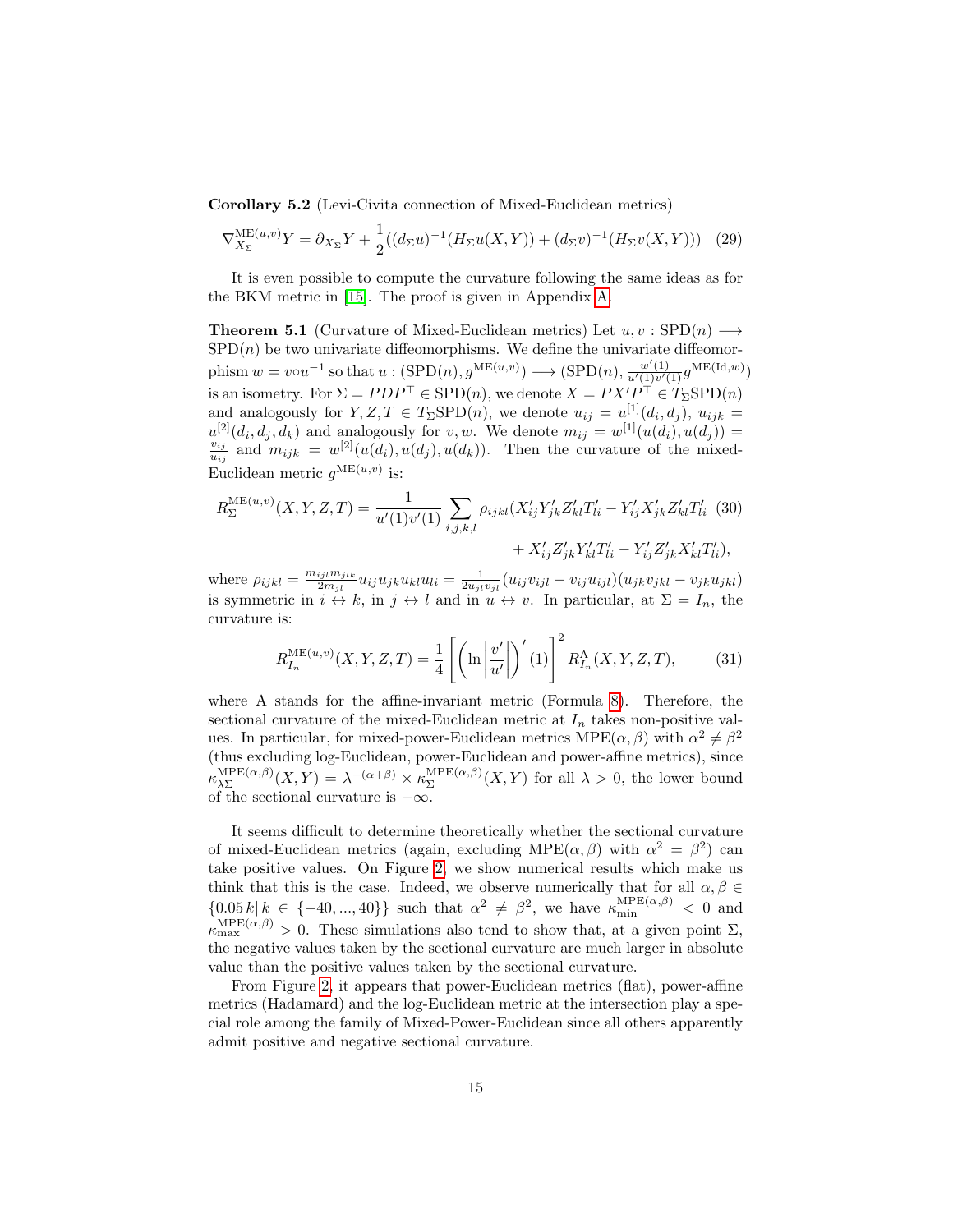

<span id="page-15-0"></span>Figure 2: Lower and upper bounds of the sectional curvature of the mixed-power-Euclidean metrics. Left: lower bound. Right: upper bound. The lower bound of the power-affine metrics  $(\beta = -\alpha)$  is known as  $-\frac{\alpha^2}{2}$  $\frac{x^2}{2}$  [\[23\]](#page-24-8). The bounds were obtained in dimension 3 by taking 1000 random positive diagonal matrices  $D$  of determinant 1 (to avoid scaling effects), 1000 random pairs of symmetric matrices  $(X, Y)$  and computing the sectional curvature  $\kappa_D^{\text{MPE}(\alpha,\beta)}(X,Y) = \frac{R_D(X,Y,X,Y)}{g_D(X,X)g_D(Y,Y)-g_D(X,Y)^2}$  for  $(\alpha,\beta) \in [-2,2]^2$  with a step  $\Delta \alpha = \Delta \beta = 0.05$ . Diagonal matrices are taken instead of SPD matrices because the MPE metrics are  $O(n)$ -invariant.

In addition, for Mixed-Power-Euclidean metrics, we can also compute the geodesics, the logarithm map and the distance between commuting matrices. These formulae are proved in Appendix [A.](#page-17-0)

<span id="page-15-2"></span>**Theorem 5.2** (Riemannian operations of MPE metrics) Let  $\alpha, \beta \in \mathbb{R}$  such that  $\alpha + \beta \neq 0$ , thus excluding log-Euclidean and power-affine metrics. Table [3](#page-15-1) summarizes the formulae of the geodesics, the logarithm map and the distance in the particular case where  $\Sigma, \Lambda \in \text{SPD}(n)$  and  $V \in T_{\Sigma} \text{SPD}(n)$  commute. They essentially reduce to the formulae of the  $\alpha_0$ -power-Euclidean metric with  $\alpha_0 = \frac{\alpha + \beta}{2}$ . These formulae are generally not valid for non-commuting matrices.

| Geodesics | $(\Sigma^{\alpha_0} + t \, d_{\Sigma} \text{pow}_{\alpha_0})$                                |
|-----------|----------------------------------------------------------------------------------------------|
| Logarithm | $\overline{\text{Log}_{\Sigma}(\Lambda)} = (d_{\Sigma} \text{pow}_{\alpha_0})$<br>$\alpha_0$ |
| Distance  | $\nabla\alpha_0$   <br>$\frac{1}{\sqrt{2}}$ $\sqrt{2}$<br>Frob                               |

<span id="page-15-1"></span>Table 3: Riemannian operations of Mixed-Power-Euclidean metrics for commuting matrices

It would be tempting to generalize the formulae of geodesics, logarithm and distance between commuting matrices to Mixed-Euclidean metrics. However, if √ we consider two diffeomorphisms  $u, v : (0, \infty) \longrightarrow (0, \infty)$ , the map  $f = \sqrt{uv}$ (which generalizes  $pow_{\alpha_0} = \sqrt{pow_{\alpha}pow_{\beta}}$ ) is not a diffeomorphism of  $(0, \infty)$  in general. For example, take  $u(x) = x(x+1)$  and  $v(x) = \frac{1}{x^2}$ . So the generalization is not straightforward.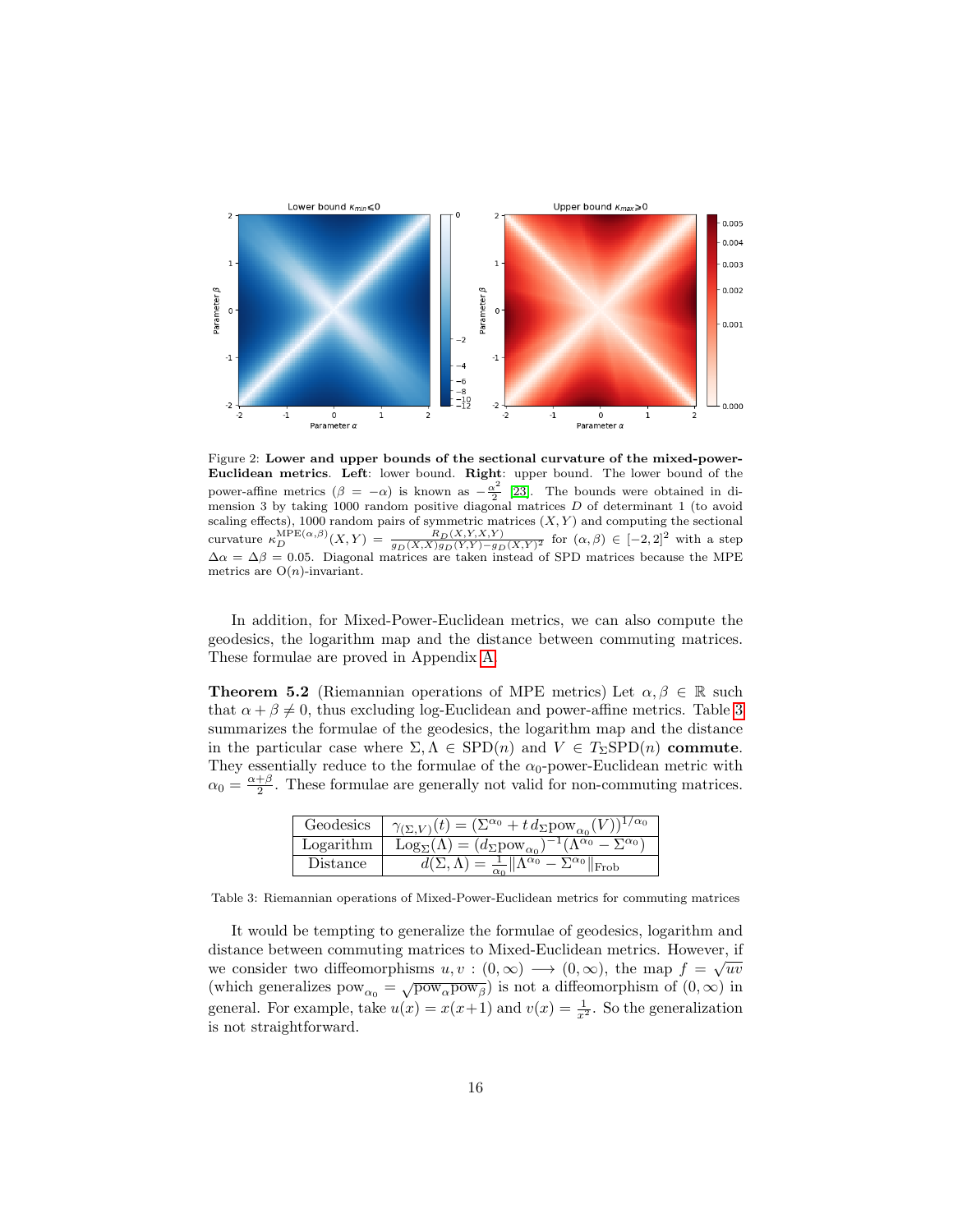## 6. Conclusion

Deforming a Riemannian metric is a general way of defining new metrics and new families of metrics on SPD matrices. In particular, using power diffeomorphisms defines one-parameter families which tend to the log-Euclidean metric when the power tends to 0. The class of kernel metrics is stable by univariate diffeomorphism whereas the class of mean kernel metrics is not. We showed that the alpha-Procrustes (or power-Wasserstein) metrics are mean kernel metrics when the power  $p = 2\alpha \leq 1$ .

We extended the principle of balanced bilinear forms and we gave a new sufficient condition under which the bilinear form is a metric. This allowed to define the new family of Mixed-Euclidean metrics which extends the twoparameter family of Mixed-Power-Euclidean metrics. Since balanced metrics define dually-flat manifolds which are characterized by a canonical divergence, Mixed-Euclidean metrics are in one-to-one correspondence with the  $(u, v)$ -divergences of information geometry. In particular, Mixed-Power-Euclidean metrics are in bijection with  $(\alpha, \beta)$ -divergences. Finally, we computed the curvature of all Mixed-Euclidean metrics.

Some questions remain open. What are the conditions on the univariate diffeomorphisms  $u, v$  for the u-deformed Euclidean, affine, Wasserstein or the  $(u, v)$ -mixed-Euclidean metric to be a mean kernel metric? Are there more general conditions on two flat metrics for their balanced bilinear form to be a metric? What if we replace the Frobenius inner product by another one? Does the operation  $(\phi, \phi') \mapsto \sqrt{\phi \phi'}$  on flat kernel metrics generalize the principle of balanced metrics?

More generally, since the two-parameter family of  $(\alpha, \beta)$ -Mixed-Power-Euclidean metrics interpolate between the Euclidean, the log-Euclidean, the affine-invariant and the Bogoliubov-Kubo-Mori metrics, does there exist a principled family with three or four parameters which additionally includes the Bures-Wasserstein metric? It is not difficult to build parametric families of metrics which interpolate between all of them whereas it is more difficult to find interpolations with an interesting geometry such as the dually-flat geometry.

## Acknowledgements

This project has received funding from the European Research Council (ERC) under the European Union's Horizon 2020 research and innovation program (grant G-Statistics agreement No 786854). This work has been supported by the French government, through the UCAJEDI Investments in the Future project managed by the National Research Agency (ANR) with the reference number ANR-15-IDEX-01 and through the 3IA Côte d'Azur Investments in the Future project managed by the National Research Agency (ANR) with the reference number ANR-19-P3IA-0002. The authors warmly thank Frank Nielsen for insightful discussions on  $(u, v)$ -divergences and Nicolas Guigui and Dimbihery Rabenoro for their careful proofreading of this manuscript.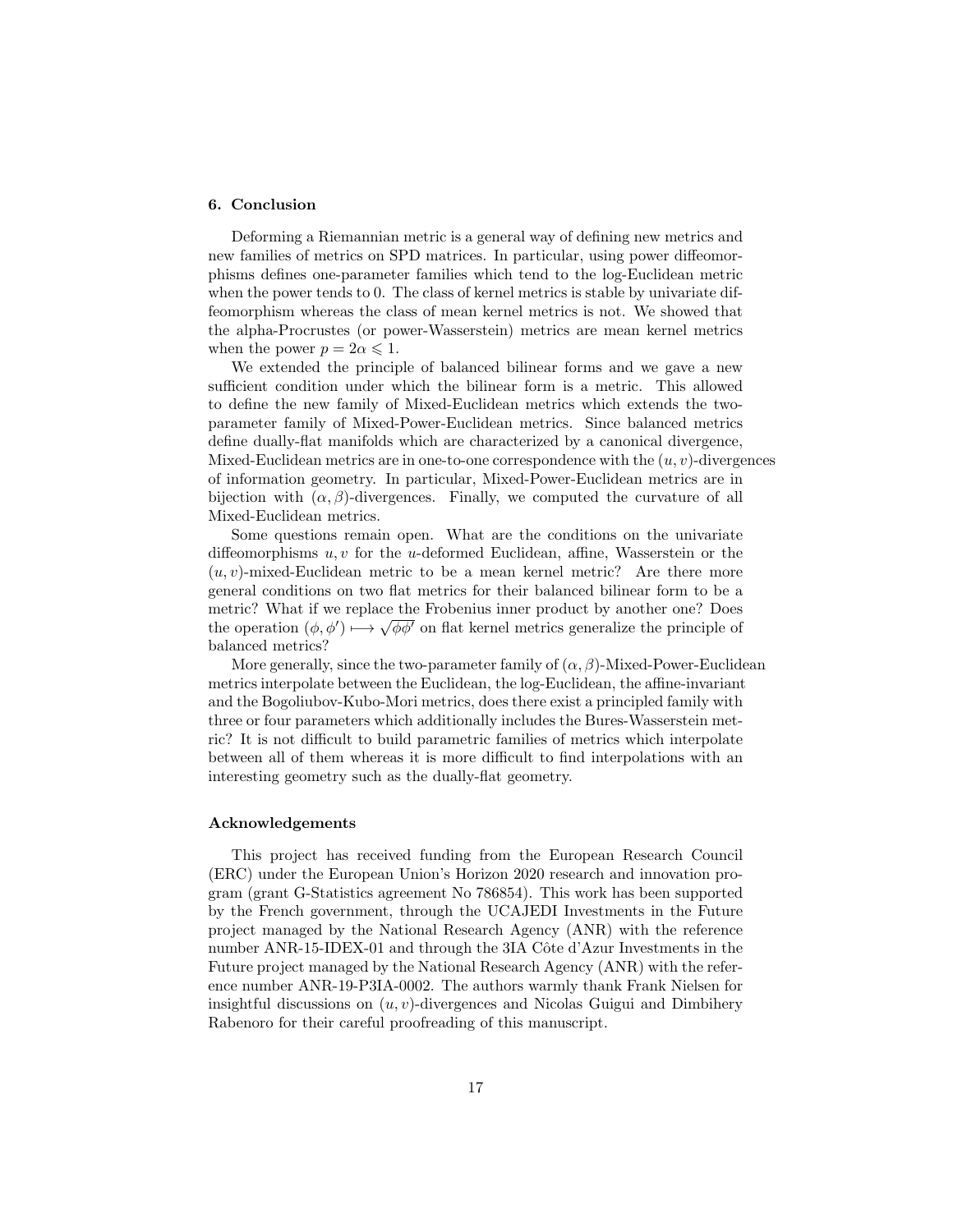# <span id="page-17-0"></span>A. Proofs

Proof of Theorem [3.1](#page-7-1) (Condition for power-Wasserstein to be a mean kernel metric).

Let us show that if  $p \leqslant 1$ , then the function  $m(x, y) = \left[ (x^p + y^p) \left( p \frac{x-y}{x^p - y^p} \right)^2 \right]^{\frac{1}{2-p}}$ is non-decreasing in  $x$  (and by symmetry in  $y$ ). If we factorize by  $y$  and define a new variable  $t = x/y$ , we have to study the function  $f(t) = F(t)^{\frac{1}{2-p}}$  where  $F(t) = (t^p + 1) \left( p \frac{t-1}{t^p-1} \right)^2.$ 

First, let us prove that F is non-decreasing if and only if  $p \leq 1$ . We denote  $f_0(x) = p\frac{x-1}{x^p-1} > 0$  and  $g_0(x) = x^p f_0(x)^2$  so that  $F(x) = f_0(x)^2 + g_0(x)$ . Note that  $f_0$  is non-decreasing if and only if  $p \leq 1$ . We also introduce  $h_0(x) =$  $(x^p + 1)(x - 1)^2$  so that  $F(x) = p^2 \frac{h_0(x)}{(x^p - 1)^2}$ .

- 1. If  $p-1 > 0$ , then  $F'(0) = -2p^2 < 0$  so  $F'$  cannot be positive around 0 because it is smooth at 0. So  ${\cal F}$  is not non-decreasing.
- 2. If  $p \in ]0,1]$ , then F is non-decreasing as product of three non-decreasing positive functions.
- 3. We assume that  $p < 0$ . Let us prove separately that F is increasing on  $(0, 1)$  and on  $(1, \infty)$ . As F is continuous (at 1), it will prove that F is increasing on  $(0, \infty)$ .
	- (a) Let us prove that F is increasing on  $(0, 1)$ . We only need to prove that  $g_0$  is increasing on  $(0, 1)$ . We successively derive:

• 
$$
g'_0(x) = p^2 \underbrace{\frac{x-1}{(x^p-1)^3} x^{p-1}}_{\leq 0} \underbrace{\left((2-p)x^{p+1} + px^p - (p+2)x + p\right)}_{g_1(x)},
$$

• 
$$
g'_1(x) = (2-p)(p+1)x^p + p^2x^{p-1} - (p+2),
$$

• 
$$
g_1''(x) = px^{p-2}((2-p)(p+1)x + p(p-1)).
$$

We can notice that  $g_1(1) = 0$  and  $g'_1(1) = 0$ . So if we prove that  $g_1'' < 0$  on  $(0, 1)$ , then  $g_1'$  is decreasing thus positive, so  $g_1$  is increasing thus negative, and finally  $g'_0$  is positive so  $g_0$  increases.

- i. If  $p + 1 = 0$ , then  $g''_1$  has the sign of  $p^2(p 1) < 0$ ,
- ii. if  $p + 1 > 0$ , then  $g''_1$  is positive before  $x_0 := \frac{p(p-1)}{(p+1)(p-2)} < 0$  and negative after,
- iii. if  $p + 1 < 0$ , then  $g''_1$  is negative before  $x_0 := \frac{p(p-1)}{(p+1)(p-2)} > 1$  and positive after.

So we proved that  $F$  is increasing on  $(0, 1)$ .

(b) Let us prove that F is increasing on  $(1, \infty)$ . As  $x \mapsto \frac{1}{(x^p-1)^2}$  is increasing, we only need to prove that  $h_0$  is increasing on  $(1, \infty)$  so that F is increasing on  $(1, \infty)$  as product of two positive increasing functions. We derive successively: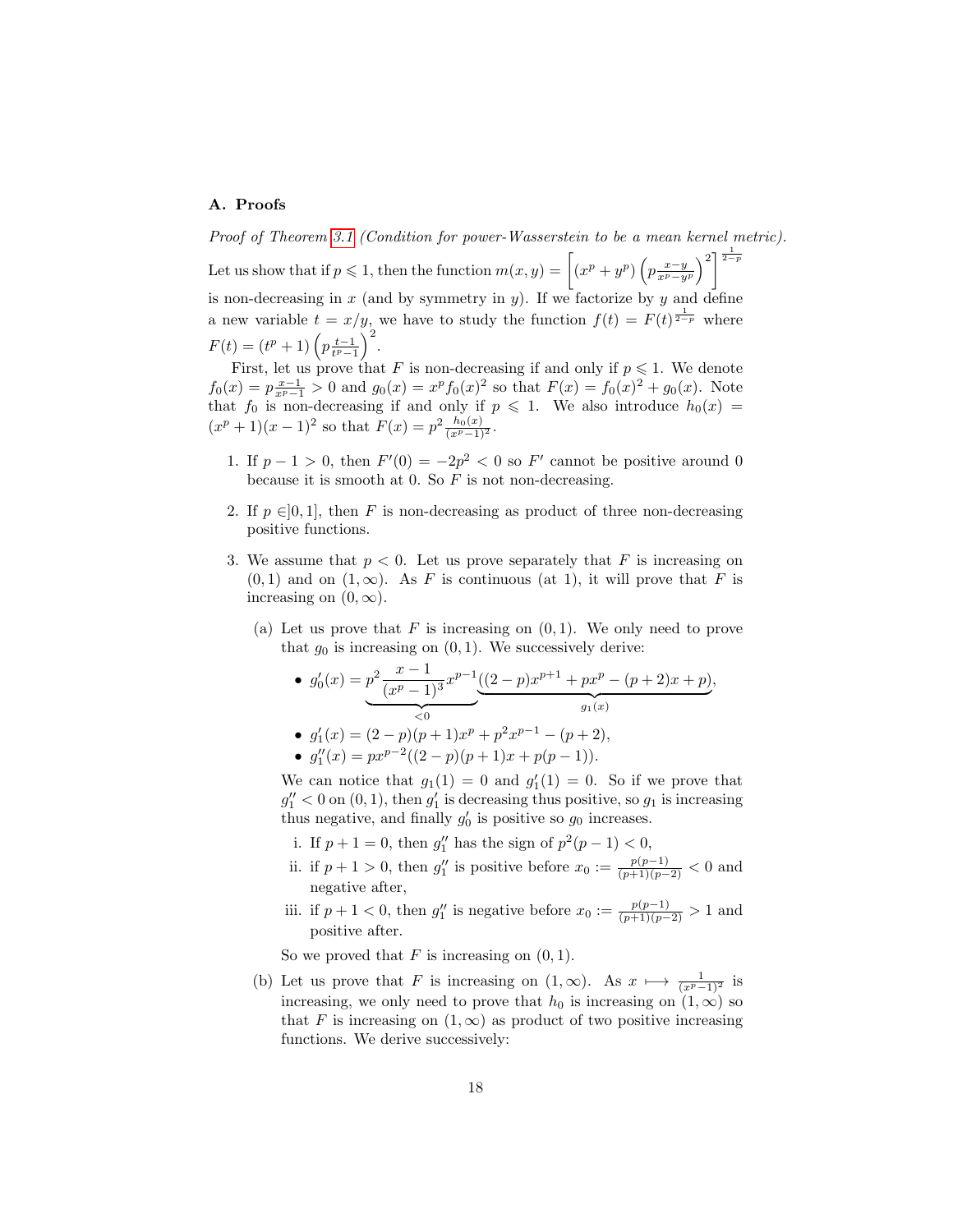- $h'_0(x) = (x-1)h_1(x)$  with  $h_1(x) = (p+2)x^p px^{p-1} + 2$ ,
- $h'_1(x) = px^{p-2}((p+2)x (p-1)).$

We need to prove that  $h_1 > 0$  on  $(1, \infty)$ . As before, we distinguish the cases:

- i. If  $p+2 < 0$ , then  $h'_1$  is negative before  $x_0 := \frac{p-1}{p+2} > 1$  and positive after. As  $h_1(x_0) = 2 - x_0^{p-1} > 1$ , we have  $h_1 > 0$  on  $(1, \infty)$ .
- ii. If  $p+2 \geqslant 0$ , then  $h'_1$  is negative on  $(1, \infty)$ . As  $\lim_{x \to \infty} h_1(x) = 2$ , we have  $h_1 > 0$  on  $(1, \infty)$ .

So we proved that F is increasing on  $(1, \infty)$  and therefore on  $(0, \infty)$ .

Finally, we proved that F is non-decreasing if and only if  $p \leq 1$ . As  $f = \text{pow}_{\frac{1}{2-p}}$ F, we can assert that if  $p \leq 1$ , then f is non-decreasing, as expected.

Proof of Theorem [4.2](#page-11-0) (Sufficient condition for a balanced bilinear form to be a metric). Let  $u, v :$  SPD $(n) \longrightarrow \text{Sym}(n)$  be two univariate diffeomorphisms onto the respective image of  $SPD(n)$  by u and v. Let  $g^+, g^-$  be the respective deformed-Euclidean metrics by u and v. Hence for all  $\Sigma \in$  SPD(n) and  $X, Y \in T_{\Sigma}$ SPD(n):

$$
g_{\Sigma}^{+}(X,X) = \text{tr}(d_{\Sigma}u(X)^{2}),\tag{32}
$$

$$
g_{\Sigma}^{-}(Y,Y) = \text{tr}(d_{\Sigma}v(Y)^{2}).
$$
\n(33)

Hence the flat parallel transports  $\Pi^+$  and  $\Pi^-$  do not depend on the curve, they are simply given by the differentials of  $u$  and  $v$ :

$$
\Pi_{\Sigma \to \Lambda}^+ X = (d_\Lambda u)^{-1} (d_\Sigma u(X)),\tag{34}
$$

$$
\Pi_{\Sigma \to \Lambda}^{-} Y = (d_{\Lambda} v)^{-1} (d_{\Sigma} v(Y)), \tag{35}
$$

where  $d_{\Sigma}u(X) = P d_D u(P^{\top}XP)P^{\top}$  and  $[d_D u(P^{\top}XP)]_{ij} = u^{[1]}(d_i, d_j)[P^{\top}XP]_{ij}$ given an eigenvalue decomposition of  $\Sigma = PDP^{\top}$  with  $D = \text{diag}(d_1, ..., d_n)$ Diag<sup>+</sup>(n) and  $P \in O(n)$ . Note that  $d_{I_n}u(X) = u'(1)X$  so  $d_{I_n}u = u'(1)Id$ . The same is valid for v. Therefore, since the parallel transport is  $O(n)$ -equivariant, the balanced bilinear form  $g^0$  is defined by:

$$
g_{\Sigma}^{0}(X,Y) = \text{tr}((\Pi_{\Sigma \to I_{n}}^+ X)(\Pi_{\Sigma \to I_{n}}^- Y))
$$
\n(36)

$$
= \operatorname{tr}(P(\Pi_{D \to I_n}^+ P^\top X P) P^\top P (\Pi_{D \to I_n}^- P^\top Y P) P^\top)
$$
\n(37)

$$
= \frac{1}{u'(1)v'(1)} \text{tr}(d_D u(P^\top XP) d_D v(P^\top Y P)) \tag{38}
$$

$$
= \frac{1}{u'(1)v'(1)} \sum_{i,j} u^{[1]}(d_i, d_j) v^{[1]}(d_i, d_j) [P^\top X P]_{ij} [P^\top Y P]_{ij}.
$$
 (39)

First,  $g^0$  is symmetric. Second, since  $u : (0, \infty) \longrightarrow \mathbb{R}$  is a diffeomorphism, either  $u' > 0$  or  $u' < 0$  and by the mean value theorem, the sign of  $u^{[1]}$  is the sign of u'. Hence  $\frac{u^{[1]}(d_i,d_j)}{u'(1)} > 0$  and similarly  $\frac{v^{[1]}(d_i,d_j)}{v'(1)} > 0$  so the coefficients of the quadratic form  $g_{\Sigma}^{0}(X, X)$  are positive. So the balanced bilinear form  $g^{0}$  is a Riemannian metric.  $\Box$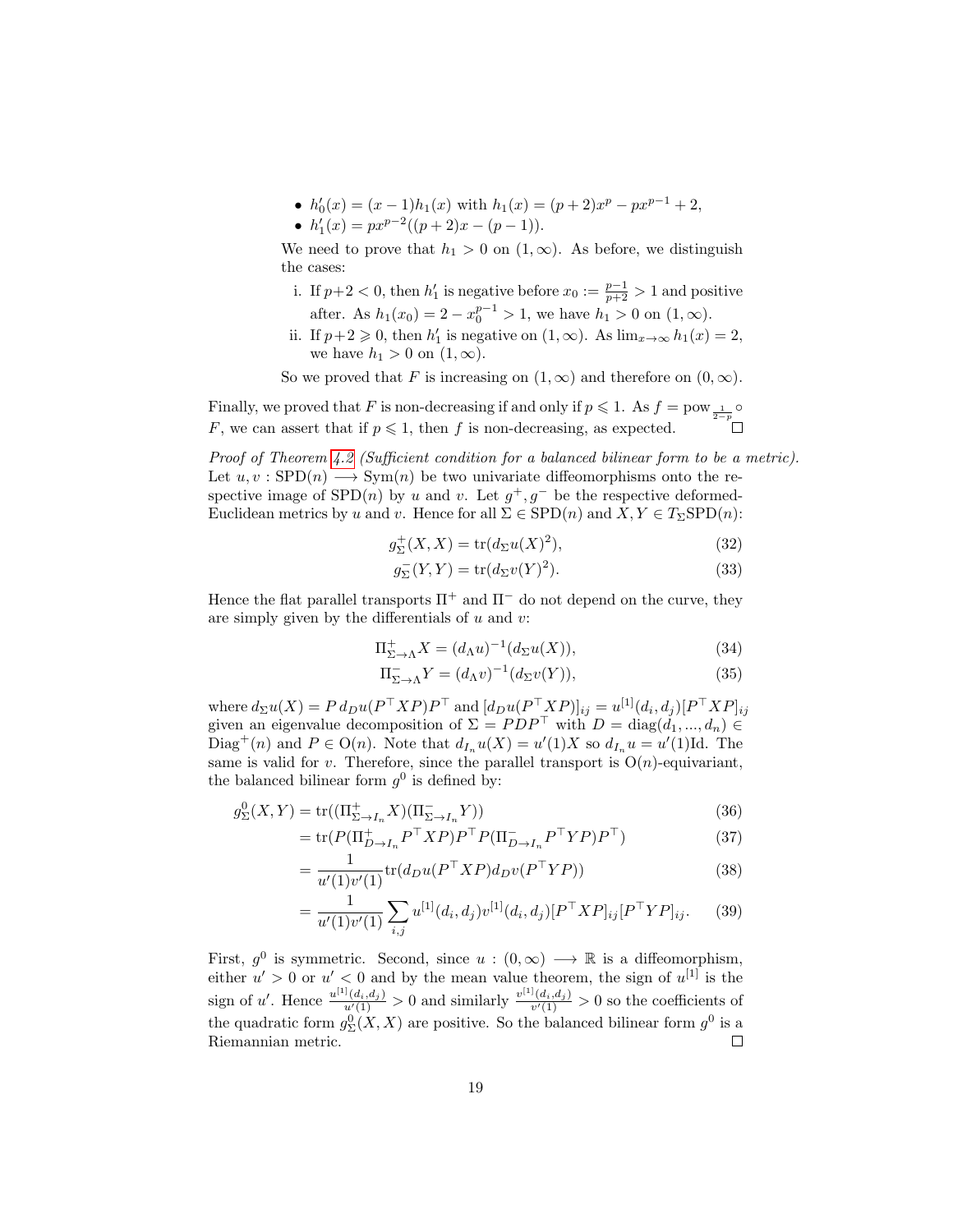Proof of Theorem [5.1](#page-14-0) (Curvature of Mixed-Euclidean metrics). We compute the curvature of the metric  $g^{\text{ME}(u,v)}$  for univariate diffeomorphisms  $u, v : \text{SPD}(n) \longrightarrow$ SPD(n). Since  $d_{\Sigma}v(X) = d_{u(\Sigma)}w(d_{\Sigma}u(X))$  with  $w = v \circ u^{-1}$ , the map u is an isometry between  $g^{\text{ME}(u,v)}$  and  $cg^{\text{ME}(\text{Id},w)}$  with  $c = \frac{w'(1)}{u'(1)v'(1)}$ . So it suffices to compute the curvature of  $g^{\text{ME}(Id,w)}$  and to conclude by pullback and scaling.

Let  $\Sigma = PDP^{\top} \in \text{SPD}(n)$ . We denote  $u_{ij} = u^{[1]}(d_i, d_j)$ ,  $u_{ijk} = u^{[2]}(d_i, d_j, d_k)$ and analogously for  $v$  and  $w$ .

The curvature of  $g := g^{\text{ME}(\text{Id},w)}$  can be computed the same way as shown in [\[15\]](#page-24-0) for the metric BKM =  $MPE(1,0) = ME(Id, log)$ . Following [15], we introduce  $G_{\Sigma}(X) = d_{\Sigma}w(X)$  and  $\Gamma_{\Sigma}(X, Y)$  such that:

$$
g_{\Sigma}(X,Y) = \frac{1}{w'(1)} tr(d_{\Sigma}w(X)Y) = \frac{1}{w'(1)} tr(G_{\Sigma}(X)Y),
$$
 (40)

$$
\nabla_{X_{\Sigma}} Y = d_{\Sigma} Y(X) + \Gamma_{\Sigma}(X, Y), \tag{41}
$$

where  $\nabla$  is the Levi-Civita connection of g. Note that  $G_{\Sigma} : Sym(n) \longrightarrow$ Sym(n) is a linear isomorphism and  $\Gamma_{\Sigma}$  is symmetric. According to Lemma [2.1,](#page-3-0)  $[G_D(X)]_{ij} = w_{ij}X_{ij}$ . Then the Riemann curvature tensors are defined by  $R(X, Y)Z = \nabla_X \nabla_Y Z - \nabla_Y \nabla_X Z - \nabla_{[X, Y]} Z$  and  $R(X, Y, Z, T) = -g(R(X, Y)Z, T)$ so we can write R in function of  $\Gamma$  and  $d\Gamma$  or in function of G and  $dG$  [\[15\]](#page-24-0):

$$
R(X,Y)Z = d\Gamma(X)(Y,Z) - d\Gamma(Y)(X,Z) + \Gamma(X,\Gamma(Y,Z)) - \Gamma(Y,\Gamma(X,Z))
$$
\n(42)

$$
= -\frac{1}{4}G^{-1}(dG(X)(G^{-1}(dG(Y)(Z)))) + \frac{1}{4}G^{-1}(dG(Y)(G^{-1}(dG(X)(Z))))
$$
\n(43)

$$
R(X, Y, Z, T) = \frac{1}{4w'(1)} tr \left[ \left( dG(X)(G^{-1}(dG(Y)(Z))) - dG(Y)(G^{-1}(dG(X)(Z))) \right) T \right].
$$
\n(44)

So we only need to express  $d_{\Sigma}G(X)(Y) = H_{\Sigma}w(X,Y)$ . Lemma [2.1](#page-3-0) gives  $H_{\Sigma}w(X,Y) = P H_D w(X',Y')P^{\top}$  and  $[\hat{H}_D(X',Y')]_{ij} = \sum_{k} w_{ijk}(X'_{ik}Y'_{jk} + \tilde{X}'_{jk}Y'_{ik}).$ Hence:

$$
tr(d_{\Sigma}G(X)(G_{\Sigma}^{-1}(d_{\Sigma}G(Y)(Z)))T) = tr(d_{D}G(X')(G_{D}^{-1}(d_{D}G(Y')(Z')))T')
$$
(45)  

$$
= \sum_{i,j} [d_{D}G(X')(G_{D}^{-1}(d_{D}G(Y')(Z')))]_{ij}T'_{ij}
$$
(46)  

$$
= \sum_{i,j,k} w_{ijk}(X'_{ik}[G_{D}^{-1}(d_{D}G(Y')(Z'))]_{jk} + X'_{jk}[G_{D}^{-1}(d_{D}G(Y')(Z'))]_{ik})T'_{ij}
$$
(47)  

$$
= \sum_{i,j,k} V'_{ij}[G_{D}^{-1}(d_{D}G(Y')(Z'))]_{ij}T'_{ij}
$$
(47)

$$
=2\sum_{i,j,k} w_{ijk} X'_{ik} [G_D^{-1}(d_D G(Y')(Z'))]_{jk} T'_{ij} \tag{48}
$$

$$
=2\sum_{i,j,k}\frac{w_{ijk}}{w_{jk}}X'_{ik}[d_D G(Y')(Z')]_{jk}T'_{ij}
$$
(49)

$$
=2\sum_{i,j,k,l}\frac{w_{ijk}w_{jkl}}{w_{jk}}X'_{ik}(Y'_{jl}Z'_{kl}+Y'_{kl}Z'_{jl})T'_{ij}.
$$
 (50)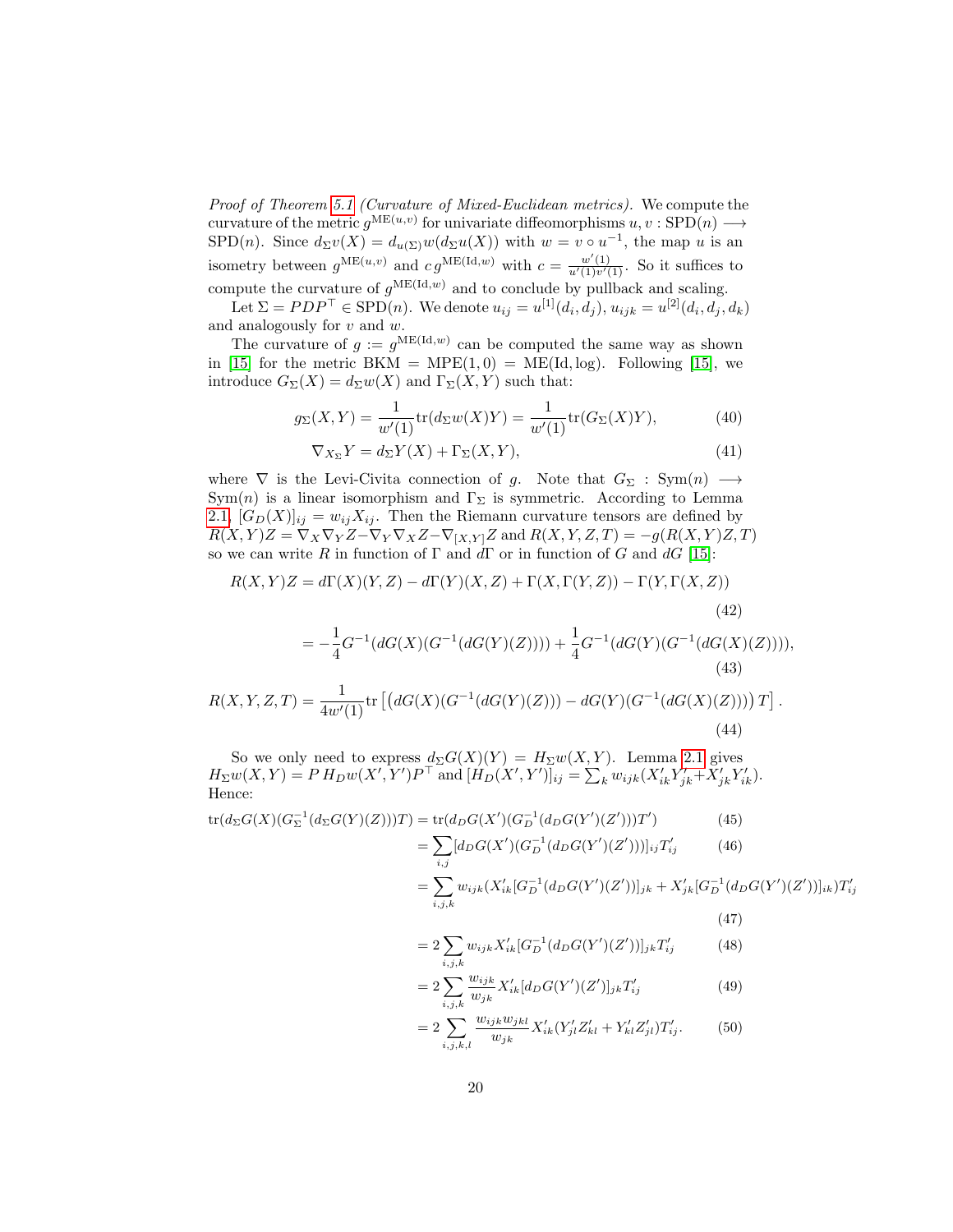Therefore:

$$
R(X, Y, Z, T) = \frac{1}{w'(1)} \sum_{i,j,k,l} \frac{w_{ijk} w_{jkl}}{2w_{jk}} (X'_{ik} Y'_{kl} Z'_{lj} T'_{ji} + X'_{ik} Z'_{kl} Y'_{lj} T'_{ji}
$$
(51)  

$$
- Y'_{ik} X'_{kl} Z'_{lj} T'_{ji} - Y'_{ik} Z'_{kl} X'_{lj} T'_{ji}).
$$

To get the curvature of  $g^{\text{ME}(u,v)}$ , we scale this formula by  $c = \frac{w'(1)}{u'(1)v'(1)}$  and we pull it back via the map u. The coefficients  $w_{ij} = w^{[1]}(d_i, d_j)$  and  $w_{ijk} = w^{[1]}(d_i, d_j)$  $w^{[2]}(d_i, d_j, d_k)$  are replaced by the coefficients  $m_{ij} = w^{[1]}(u(d_i), u(d_j)) = v_{ij}/u_{ij}$ and  $m_{ijk} = w^{[2]}(u(d_i), u(d_j), u(d_k))$ . The vectors  $X = [X_{ij}]_{i,j}$  are replaced by the vectors  $d_{\Sigma}u(X) = [u_{ij}X_{ij}]_{i,j}$ . Hence the curvature of  $\overline{ME}(u, v)$  writes (modulo a permutation of indexes  $l \to k \to j \to l$ ):

<span id="page-20-0"></span>
$$
R_{\Sigma}^{\text{ME}(u,v)}(X,Y,Z,T) = \frac{1}{u'(1)v'(1)} \sum_{i,j,k,l} \rho_{ijkl}(X'_{ij}Y'_{jk}Z'_{kl}T'_{li} + X'_{ij}Z'_{jk}Y'_{kl}T'_{li} \tag{52}
$$

$$
-Y'_{ij}X'_{jk}Z'_{kl}T'_{li} - Y'_{ij}Z'_{jk}X'_{kl}T'_{li}),
$$

where  $\rho_{ijkl} = \frac{m_{ijl}m_{jlk}}{2m_{il}}$  $\frac{i_j t^m j l k}{2m_{jl}} u_{ij} u_{jk} u_{kl} u_{li}$ . This expression is symmetric in  $i \leftrightarrow k$  and  $j \leftrightarrow l$  but it does not look really symmetric in  $u \leftrightarrow v$ . Let us check that it is though. If  $d_j \neq d_l$ , we can write:

$$
\rho_{ijkl} = \frac{1}{2} \frac{u_{jl}}{v_{jl}} \frac{1}{u(d_j) - u(d_l)} (m_{ij} - m_{il}) \frac{1}{u(d_j) - u(d_l)} (m_{kj} - m_{kl}) u_{ij} u_{jk} u_{kl} u_{li}
$$
  
\n
$$
= \frac{1}{2(d_j - d_l)^2} \frac{1}{u_{jl} v_{jl}} (v_{ij} u_{il} - u_{ij} v_{il}) (v_{kj} u_{kl} - u_{kj} v_{kl})
$$
  
\n
$$
= \frac{(v_{ij} (u_{il} - u_{ij}) - u_{ij} (v_{il} - v_{ij})) (v_{kj} (u_{kl} - u_{kj}) - u_{kj} (v_{kl} - v_{kj}))}{2(d_j - d_l)^2 u_{jl} v_{jl}}
$$
  
\n
$$
= \frac{1}{2u_{jl} v_{jl}} (u_{ij} v_{ijl} - v_{ij} u_{ijl}) (u_{jk} v_{jkl} - v_{jk} u_{jkl}).
$$

Since the two expressions of  $\rho_{ijkl}$  are continuous in  $(d_i, d_j, d_k, d_l)$ , they also coincide when  $d_j = d_l$ . The last expression is clearly symmetric in  $u \leftrightarrow v$ .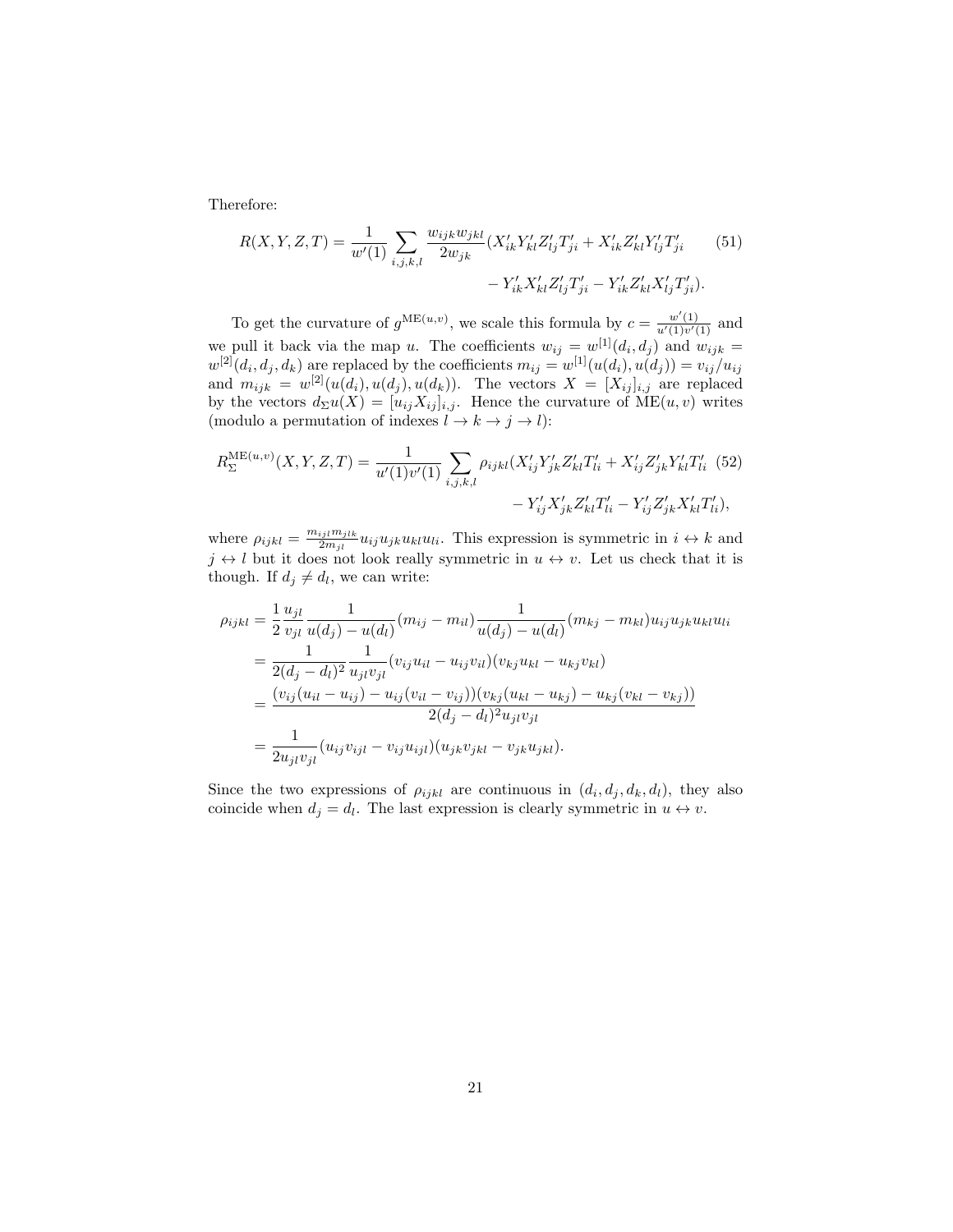The curvature at  $\Sigma = D = I_n$  follows from the following computations:

$$
u_{ij} = u^{[1]}(d_i, d_j) = u'(1),
$$
\n(53)

$$
m_{ij} = \frac{v_{ij}}{u_{ij}} = \frac{v'(1)}{u'(1)},
$$
\n(54)

$$
m_{ijk} = w^{[2]}(u(d_i), u(d_j), u(d_k)) = \frac{1}{2}w''(u(1)),
$$
\n(55)

$$
w' = (v' \circ u^{-1}) \times (u^{-1})' = \frac{v \circ u^{-1}}{u' \circ u^{-1}},
$$
\n(56)

$$
w' \circ u = \frac{v'}{u'},\tag{57}
$$

$$
(w'' \circ u) \times u' = \frac{v''u' - v'u''}{u'^2},
$$
\n(58)

$$
m_{ijk} = \left(\frac{v''u' - u'v''}{2u'^3}\right)(1),\tag{59}
$$

$$
\rho_{ijkl} = \frac{m_{ijl}m_{jlk}}{2m_{jl}} u_{ij}u_{jk}u_{kl}u_{li}
$$
\n(60)

$$
= \frac{u'(1)}{2v'(1)} \left( \frac{v''(1)u'(1) - u'(1)v''(1)}{2u'(1)^3} \right)^2 u'(1)^4 \tag{61}
$$

$$
= \frac{1}{8u'(1)v'(1)} (v''(1)u'(1) - v'(1)u''(1))^2
$$
\n(62)

$$
= \frac{1}{8u'(1)v'(1)}u'(1)^2v'(1)^2\left(\frac{v''(1)}{v'(1)} - \frac{u''(1)}{u'(1)}\right)^2\tag{63}
$$

$$
= \frac{1}{8}u'(1)v'(1) ((\ln |v'|)' - (\ln |u'|)')^{2} (1)
$$
\n(64)

$$
=\frac{1}{8}u'(1)v'(1)\left[\left(\ln\left|\frac{v'}{u'}\right|\right)'(1)\right]^2.
$$
\n(65)

Hence, according to Formula [\(52\)](#page-20-0), the curvature at  $\mathcal{I}_n$  writes:

$$
R_{I_n}^{\text{ME}(u,v)}(X,Y,Z,T) = \frac{1}{8} \left[ \left( \ln \left| \frac{v'}{u'} \right| \right)'(1) \right]^2 \text{tr}(XYZT + XZYT - YXZT - YZXT) \tag{66}
$$

$$
= \frac{1}{8} \left[ \left( \ln \left| \frac{v'}{u'} \right| \right)'(1) \right]^2 \text{tr}(XYZT - YXZT), \tag{67}
$$

because the second and fourth terms cancel. Recognizing the curvature of the affine-invariant  $R_{I_n}^{\text{A}}(X, Y, Z, T) = \frac{1}{2} \text{tr}(XYZT - YXZT)$  metric [\[1,](#page-23-0) [35,](#page-25-9) [23\]](#page-24-8), we can finally write:

$$
R_{I_n}^{\text{ME}(u,v)}(X,Y,Z,T) = \frac{1}{4} \left[ \left( \ln \left| \frac{v'}{u'} \right| \right)'(1) \right]^2 R_{I_n}^{\text{A}}(X,Y,Z,T). \tag{68}
$$

$$
\Box
$$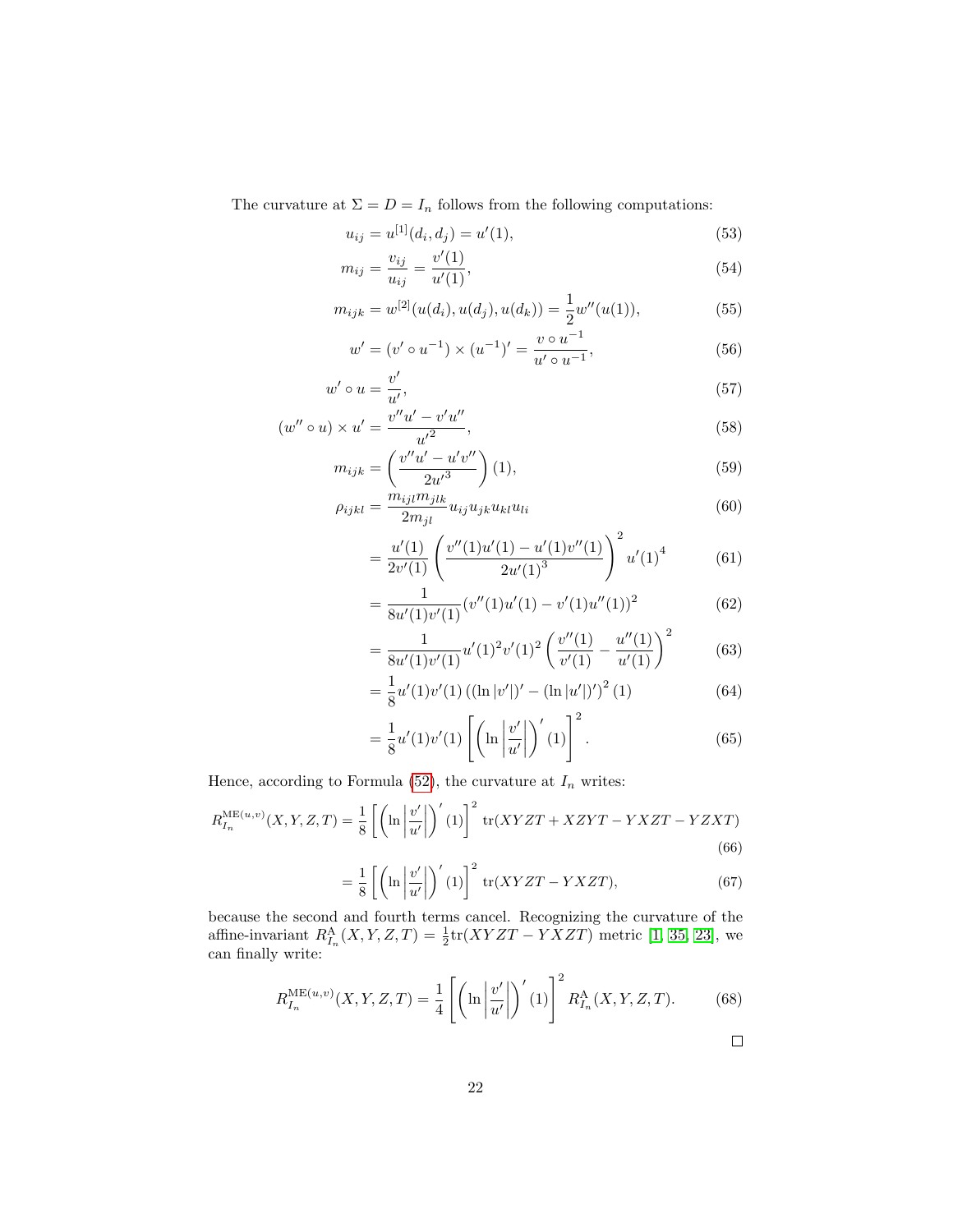Proof of Theorem [5.2](#page-15-2) (Riemannian operations of Mixed-Power-Euclidean metrics). We compute the geodesics, the logarithm map and the distance between commuting matrices. We show that the geodesics of the Mixed-Power-Euclidean metrics MPE( $\alpha$ ,  $\beta$ ) with  $\alpha + \beta \neq 0$  when the base point  $\Sigma \in$  SPD(n) and the initial tangent vector  $X \in T_{\Sigma}SPD(n)$  commute is  $\gamma(t) = (\Sigma^{\alpha_0} + t \alpha_0 \Sigma^{\alpha_0-1} X)^{1/p_0}$ where  $\alpha_0 = \frac{\alpha+\beta}{2} \neq 0$ . Once this is shown, the formulae of the logarithm and the distance are obvious so we omit the proofs. As the metric is  $O(n)$ -invariant, we can assume that  $\Sigma$  and  $X$  are diagonal matrices.

First, we assume that  $\alpha, \beta \neq 0$ . As MPE $(\alpha, \beta)$  is a balanced metric, the Levi-Civita connection is  $\nabla^{\text{MPE}}(\alpha, \beta) = \frac{1}{2} (\text{pow}_{\alpha}^* \nabla^{\text{E}} + \text{pow}_{\beta}^* \nabla^{\text{E}})$  where  $\nabla^{\text{E}}$  is the Euclidean connection on symmetric matrices. Since for any curve  $\gamma$  on  $SPD(n)$ , we have:

$$
(\text{pow}_{\alpha}^* \nabla^{\mathcal{E}})_{\gamma'(t)} \gamma' = (d_{\gamma(t)} \text{pow}_{\alpha})^{-1} (\nabla^{\mathcal{E}}_{(d_{\gamma(t)} \text{pow}_{\alpha})(\gamma'(t))} d\text{pow}_{\alpha}(\gamma')) \tag{69}
$$

$$
= (d_{\gamma(t)} \text{pow}_{\alpha})^{-1} (\nabla^{\mathcal{E}}_{(\gamma^{\alpha})'(t)}(\gamma^{\alpha})')
$$
\n(70)

$$
= (d_{\gamma(t)} \text{pow}_{\alpha})^{-1} ((\gamma^{\alpha})''(t)), \qquad (71)
$$

the geodesic equation  $\nabla_{\gamma'}^{\text{MPE}(\alpha,\beta)}\gamma'=0$  rewrites:

=

$$
(d_{\gamma(t)}\text{pow}_{\alpha})^{-1}((\gamma^{\alpha})''(t)) + (d_{\gamma(t)}\text{pow}_{\beta})^{-1}((\gamma^{\beta})''(t)) = 0.
$$
 (72)

We compute:

$$
\gamma(t)^{\alpha} = \Sigma^{\alpha} (I_n + t \alpha_0 \Sigma^{-1} X)^{\frac{\alpha}{\alpha_0}}, \qquad (73)
$$

$$
(\gamma^{\alpha})'(t) = \alpha \Sigma^{\alpha - 1} X (I_n + t \alpha_0 \Sigma^{-1} X)^{\frac{\alpha}{\alpha_0} - 1},\tag{74}
$$

$$
(\gamma^{\alpha})''(t) = \alpha(\alpha - \alpha_0) \Sigma^{\alpha - 2} X^2 (I_n + t \alpha_0 \Sigma^{-1} X)^{\frac{\alpha}{\alpha_0} - 2}, \quad (75)
$$

$$
(d_{\gamma(t)}\text{pow}_{\alpha})^{-1}((\gamma^{\alpha})''(t)) = \frac{1}{\alpha}\gamma(t)^{1-\alpha}(\gamma^{\alpha})''(t)
$$
\n(76)

<span id="page-22-0"></span>
$$
= \frac{\alpha - \beta}{2} \Sigma^{-1} X^2 (I_n + t \alpha_0 \Sigma^{-1} X)^{\frac{1}{\alpha_0} - 2}.
$$
 (77)

As this expression is skew-symmetric in  $(\alpha, \beta)$ , the curve  $\gamma$  satisfies the geodesic equation.

Second, we assume that  $\alpha \neq 0$  and  $\beta = 0$ . Similarly, the Levi-Civita connection is  $\nabla^{\text{MPE}(\alpha,\beta)} = \frac{1}{2} (\text{pow}_{\alpha}^* \nabla^{\text{E}} + \text{log}^* \nabla^{\text{E}})$ . Hence the geodesic equation is analogously  $(d_{\gamma(t)}pow_{\alpha})^{-1}((\gamma^{\alpha})''(t)) + (d_{\gamma(t)}log)^{-1}((\log \gamma)''(t)) = 0$ . Thus:

$$
\log \gamma(t) = \log \Sigma + \frac{1}{\alpha_0} \log(I_n + t \alpha_0 \Sigma^{-1} X), \tag{78}
$$

$$
(\log \gamma)'(t) = \Sigma^{-1} X (I_n + t \alpha_0 \Sigma^{-1} X)^{-1}, \tag{79}
$$

$$
(\log \gamma)''(t) = -\alpha_0 \Sigma^{-2} X^2 (I_n + t \alpha_0 \Sigma^{-1} X)^{-2}, \quad (80)
$$

$$
(d_{\gamma(t)} \log)^{-1}((\log \gamma)''(t)) = \gamma(t)(\log \gamma)''(t)
$$
\n(81)

$$
= -\frac{\alpha}{2} \Sigma^{-1} X^2 (I_n + t \alpha_0 \Sigma^{-1} X)^{\frac{1}{\alpha_0} - 2}.
$$
 (82)

This expression cancels Equation [\(77\)](#page-22-0) with  $\beta = 0$  so the curve  $\gamma$  is the geodesic.  $\Box$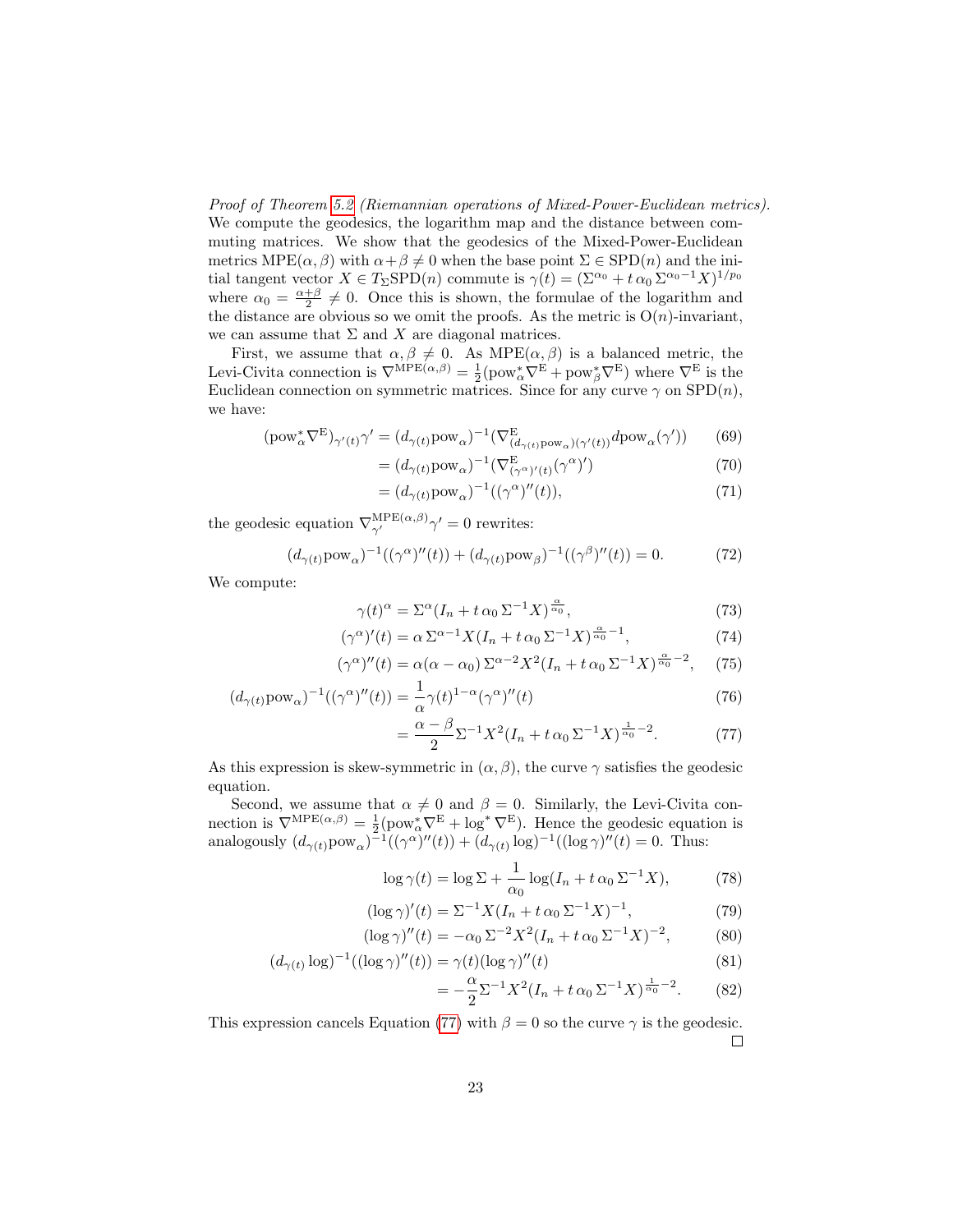## References

- <span id="page-23-0"></span>[1] L. T. Skovgaard, A Riemannian Geometry of the Multivariate Normal Model, Scandinavian Journal of Statistics 11 (1984) 211–223.
- <span id="page-23-1"></span>[2] S. Amari, H. Nagaoka, Methods of Information Geometry, volume 191, Oxford University Press, 2000.
- <span id="page-23-2"></span>[3] M. Moakher, A Differential Geometric Approach to the Geometric Mean of Symmetric Positive-Definite Matrices, SIAM Journal on Matrix Analysis and Applications 26 (2005) 735–747.
- <span id="page-23-3"></span>[4] X. Pennec, P. Fillard, N. Ayache, A Riemannian Framework for Tensor Computing, International Journal of Computer Vision 66 (2006) 41–66.
- <span id="page-23-4"></span>[5] C. Lenglet, M. Rousson, R. Deriche, O. Faugeras, Statistics on the Manifold of Multivariate Normal Distributions: Theory and Application to Diffusion Tensor MRI Processing, Journal of Mathematical Imaging and Vision 25 (2006) 423–444.
- <span id="page-23-5"></span>[6] P. T. Fletcher, S. Joshi, Riemannian Geometry for the Statistical Analysis of Diffusion Tensor Data, Signal Processing 87 (2007) 250–262.
- <span id="page-23-6"></span>[7] V. Arsigny, P. Fillard, X. Pennec, N. Ayache, Log-Euclidean metrics for fast and simple calculus on diffusion tensors., Magnetic Resonance in Medicine 56 (2006) 411–21.
- <span id="page-23-7"></span>[8] D. Dowson, B. Landau, The fréchet distance between multivariate normal distributions, Journal of Multivariate Analysis 12 (1982) 450–455.
- <span id="page-23-8"></span>[9] I. Olkin, F. Pukelsheim, The distance between two random vectors with given dispersion matrices, Linear Algebra and its Applications 48 (1982) 257–263.
- <span id="page-23-9"></span>[10] I. L. Dryden, A. Koloydenko, D. Zhou, Non-Euclidean statistics for covariance matrices, with applications to diffusion tensor imaging, The Annals of Applied Statistics 3 (2009) 1102–1123.
- <span id="page-23-10"></span>[11] A. Takatsu, On Wasserstein geometry of Gaussian measures, in: M. Kotani, M. Hino, T. Kumagai (Eds.), Probabilistic Approach to Geometry, volume 57 of Advanced Studies in Pure Mathematics, Mathematical Society of Japan, Kyoto University, Japan, 2010, pp. 463–472.
- <span id="page-23-11"></span>[12] A. Takatsu, Wasserstein geometry of Gaussian measures, Osaka Journal of Mathematics 48 (2011) 1005–1026.
- <span id="page-23-12"></span>[13] R. Bhatia, T. Jain, Y. Lim, On the Bures–Wasserstein distance between positive definite matrices, Expositiones Mathematicae 37 (2019) 165–191.
- <span id="page-23-13"></span>[14] D. Petz, G. Toth, The Bogoliubov inner product in quantum statistics, Letters in Mathematical Physics 27 (1993) 205–216.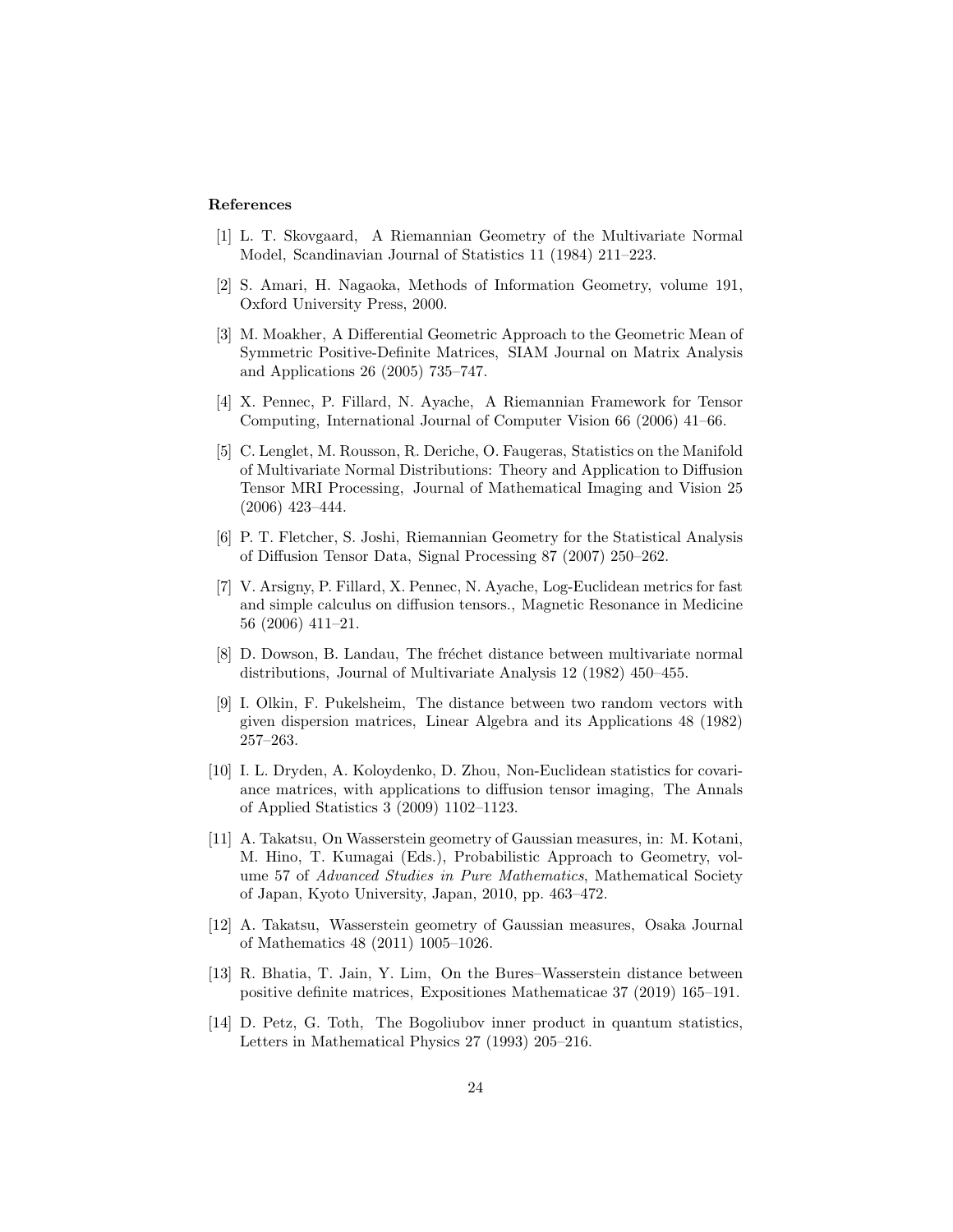- <span id="page-24-0"></span>[15] P. W. Michor, D. Petz, A. Andai, The Curvature of the Bogoliubov-Kubo-Mori Scalar Product on Matrices, Infinite Dimensional Analysis, Quantum Probability and Related Topics 3 (2000) 1–14.
- <span id="page-24-1"></span>[16] Z. Lin, Riemannian Geometry of Symmetric Positive Definite Matrices via Cholesky Decomposition, SIAM Journal on Matrix Analysis and Applications 40 (2019) 1353–1370.
- <span id="page-24-2"></span>[17] F. Hiai, D. Petz, Riemannian metrics on positive definite matrices related to means, Linear Algebra and its Applications 430 (2009) 3105–3130.
- <span id="page-24-3"></span>[18] F. Hiai, D. Petz, Riemannian metrics on positive definite matrices related to means. II, Linear Algebra and its Applications 436 (2012) 2117–2136.
- <span id="page-24-4"></span>[19] I. L. Dryden, X. Pennec, J.-M. Peyrat, Power Euclidean metrics for covariance matrices with application to diffusion tensor imaging, 2010. ArXiv e-prints.
- <span id="page-24-5"></span>[20] M. Ha Quang, A Unified Formulation for the Bures-Wasserstein and Log-Euclidean/Log-Hilbert-Schmidt Distances between Positive Definite Operators, in: Proceedings of GSI 2019 - 4th conference on Geometric Science of Information, volume 11712 of Lecture Notes in Computer Science, Springer International Publishing, Toulouse, France, 2019, pp. 475–483.
- <span id="page-24-6"></span>[21] Y. Thanwerdas, X. Pennec, Is affine-invariance well defined on SPD matrices? A principled continuum of metrics, in: Proceedings of GSI 2019 - 4th conference on Geometric Science of Information, volume 11712 of Lecture Notes in Computer Science, Springer International Publishing, Toulouse, France, 2019, pp. 502–510.
- <span id="page-24-7"></span>[22] Y. Thanwerdas, X. Pennec, Exploration of Balanced Metrics on Symmetric Positive Definite Matrices, in: Proceedings of GSI 2019 - 4th conference on Geometric Science of Information, volume 11712 of Lecture Notes in Computer Science, Springer International Publishing, Toulouse, France, 2019, pp. 484–493.
- <span id="page-24-8"></span>[23] Y. Thanwerdas, X. Pennec, O(n)-invariant Riemannian metrics on SPD matrices, 2021. ArXiv e-prints.
- <span id="page-24-9"></span>[24] R. Bhatia, Matrix Analysis, volume 169 of Graduate Texts in Mathematics, Springer New York, New York, NY, 1997.
- <span id="page-24-10"></span>[25] C. Lenglet, R. Deriche, O. Faugeras, Inferring White Matter Geometry from Diffusion Tensor MRI: Application to Connectivity Mapping, in: T. Pajdla, J. Matas (Eds.), Computer Vision - ECCV 2004, volume 3024 of Lecture Notes in Computer Science, Springer, Berlin, Heidelberg, 2004, pp. 127–140.